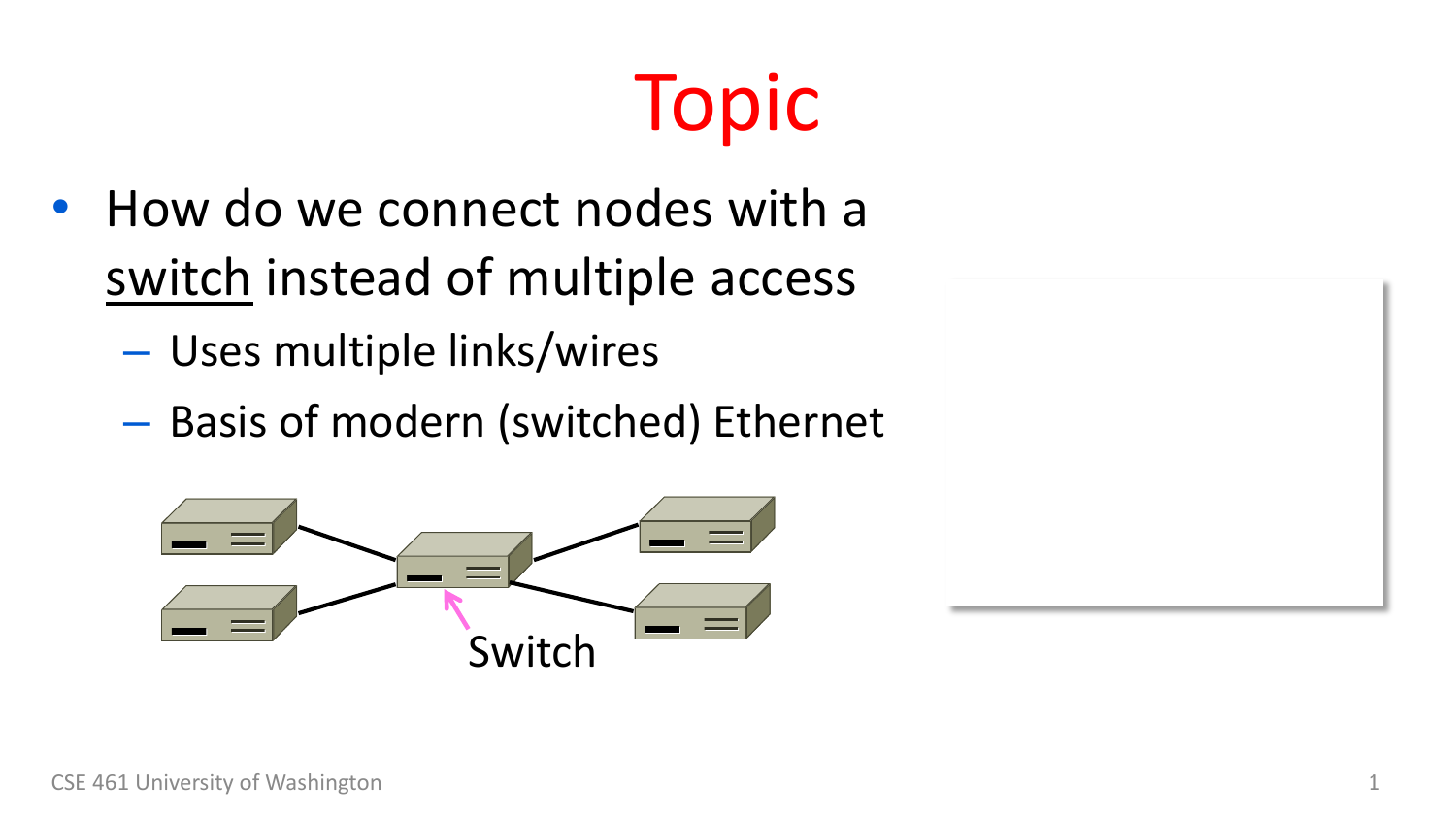#### Switched Ethernet

- Hosts are wired to Ethernet switches with twisted pair
	- Switch serves to connect the hosts
	- Wires usually run to a closet

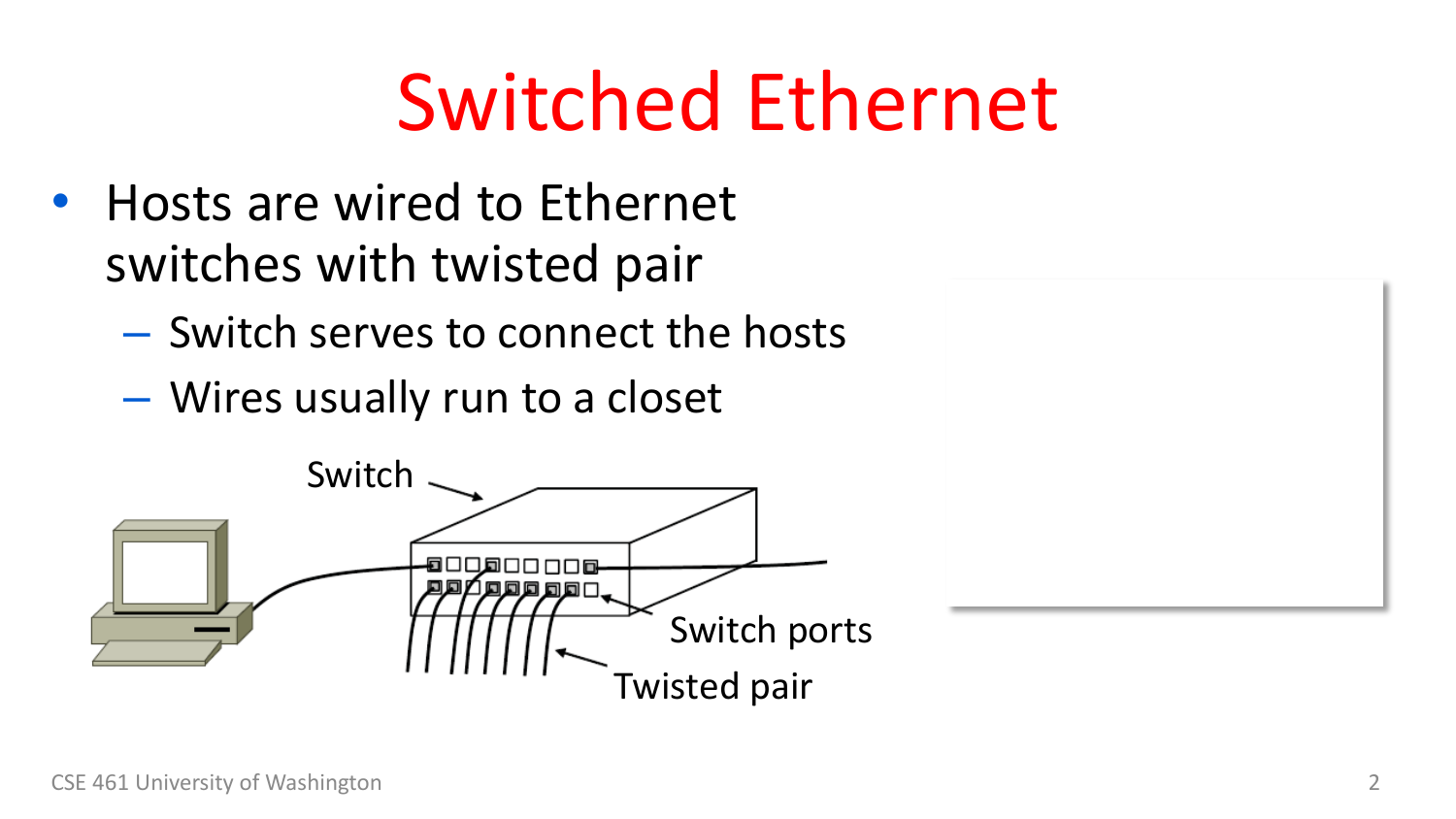#### What's in the box?

• Remember from protocol layers:

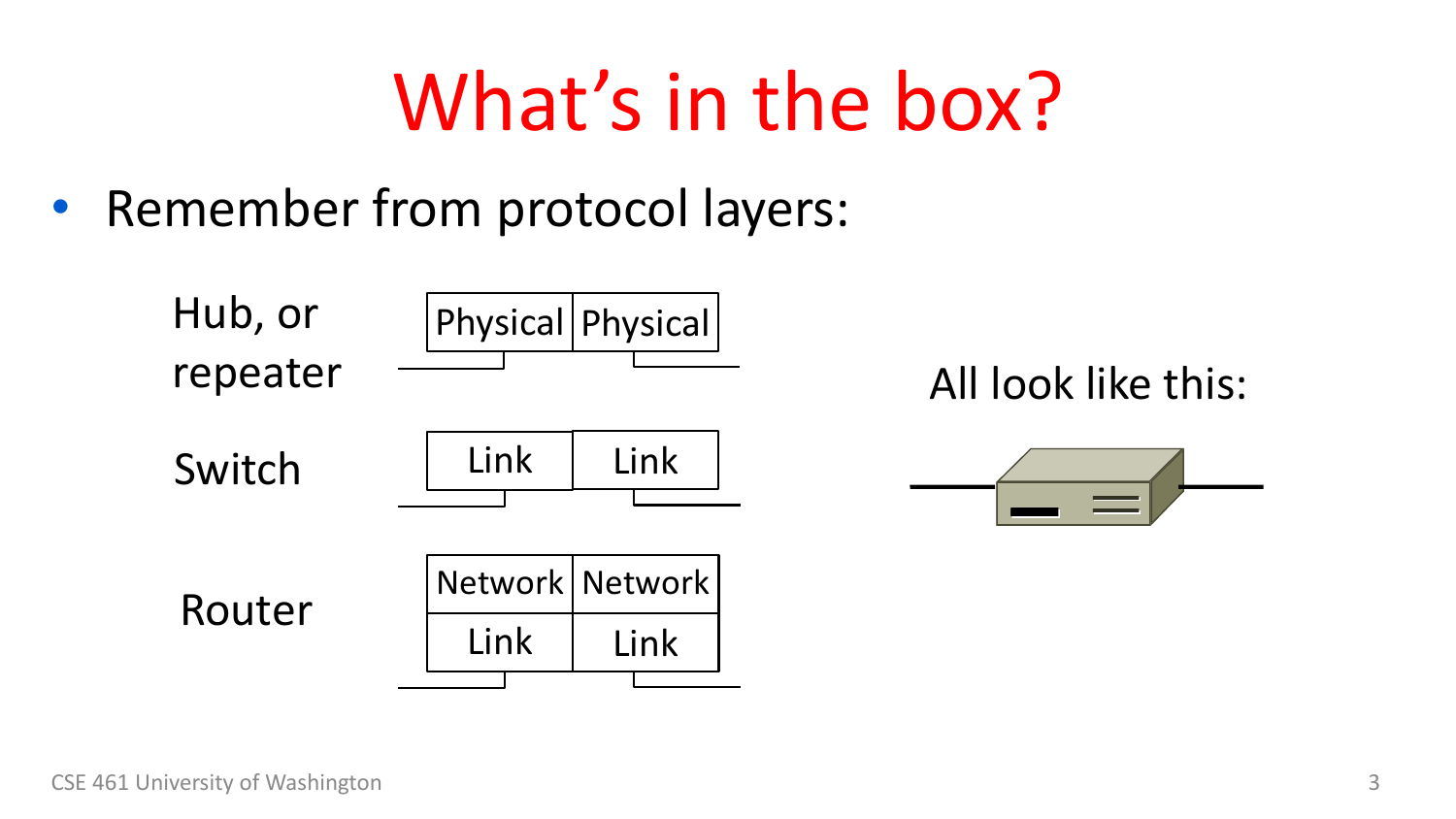#### Inside a Hub

• All ports are wired together; more convenient and reliable than a single shared wire

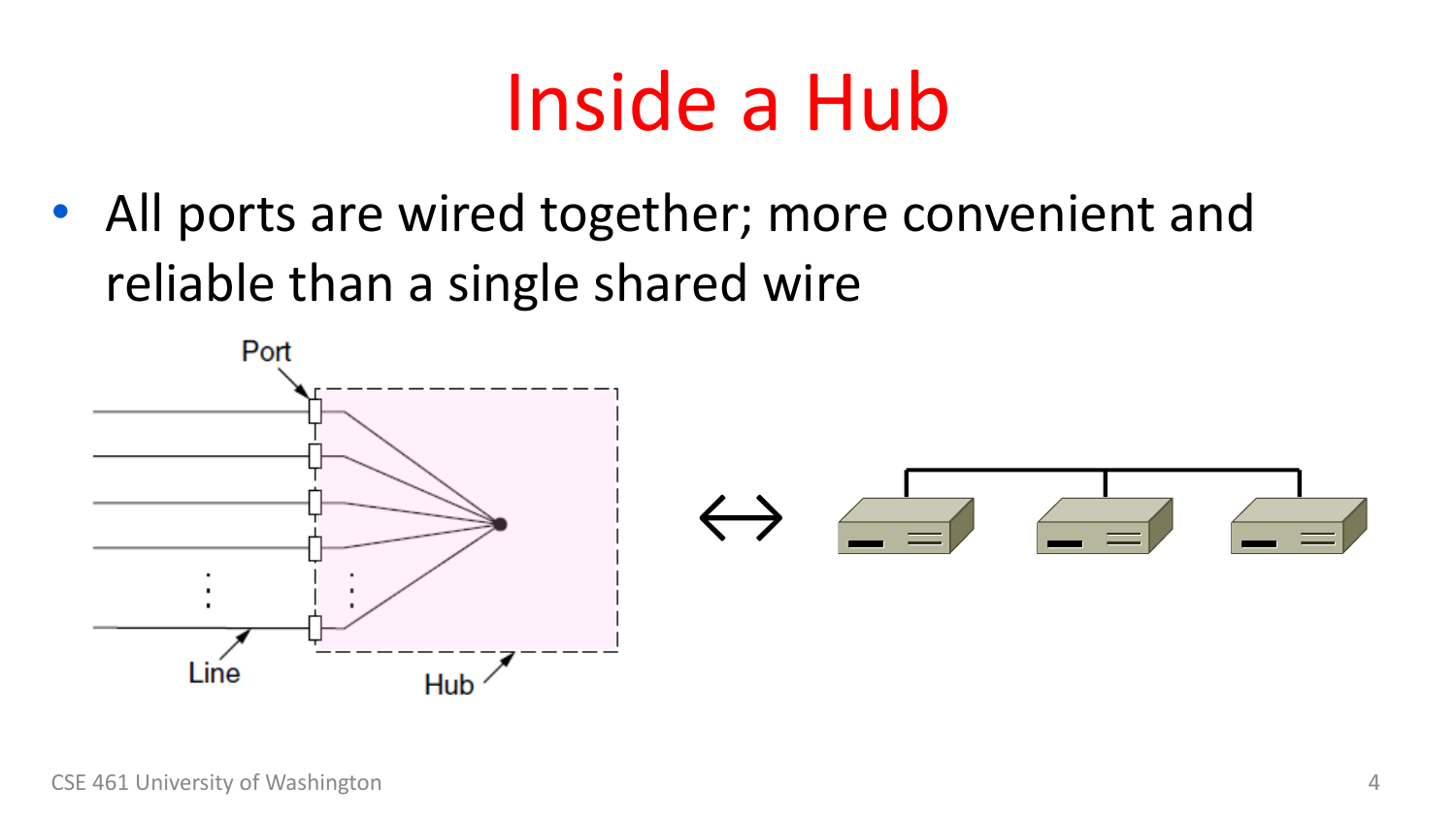#### Inside a Switch

• Uses frame addresses to connect input port to the right output port; multiple frames may be switched in parallel

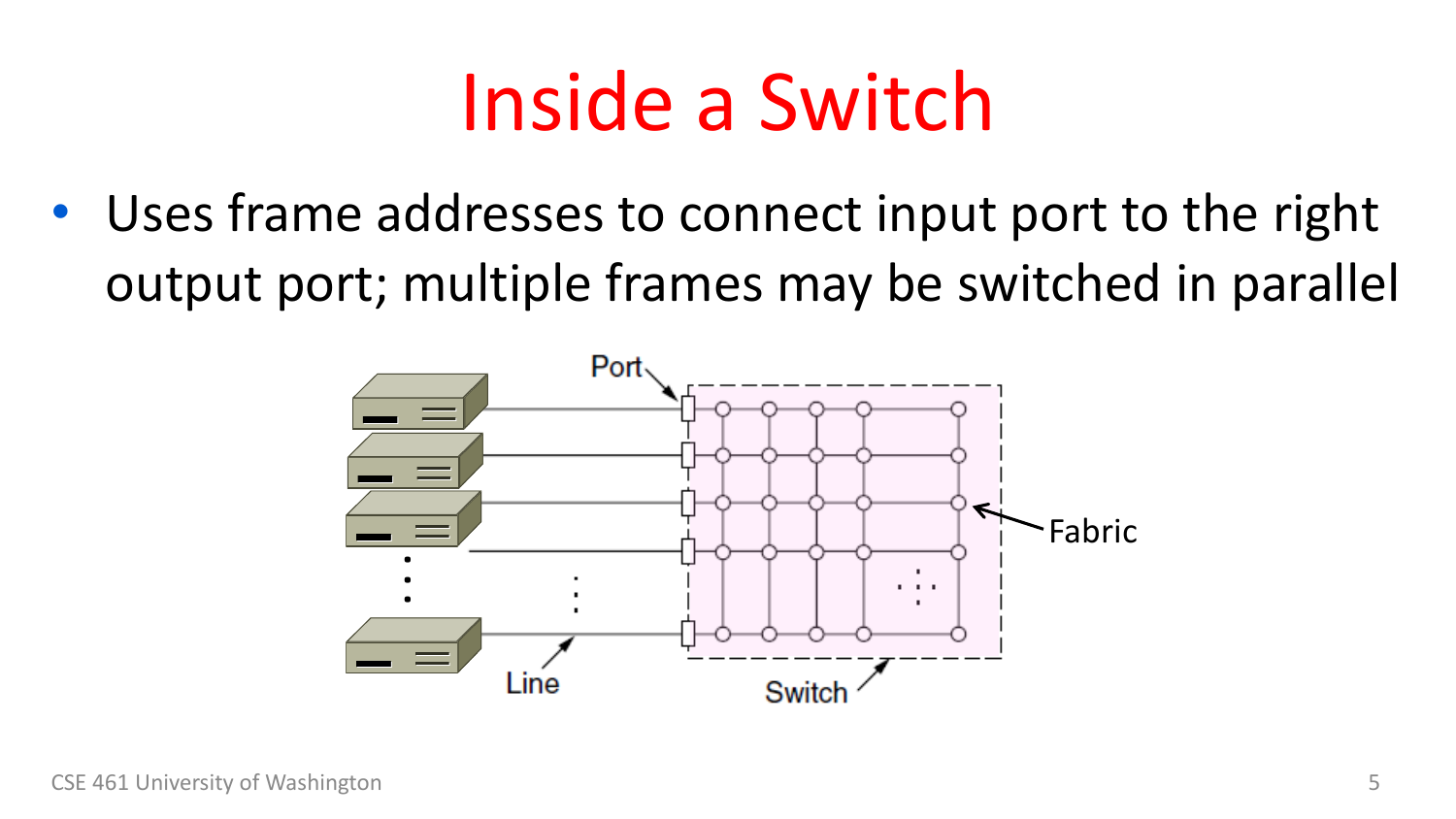# Inside a Switch (2)

- Port may be used for both input and output (full-duplex)
	- Just send, no multiple access protocol

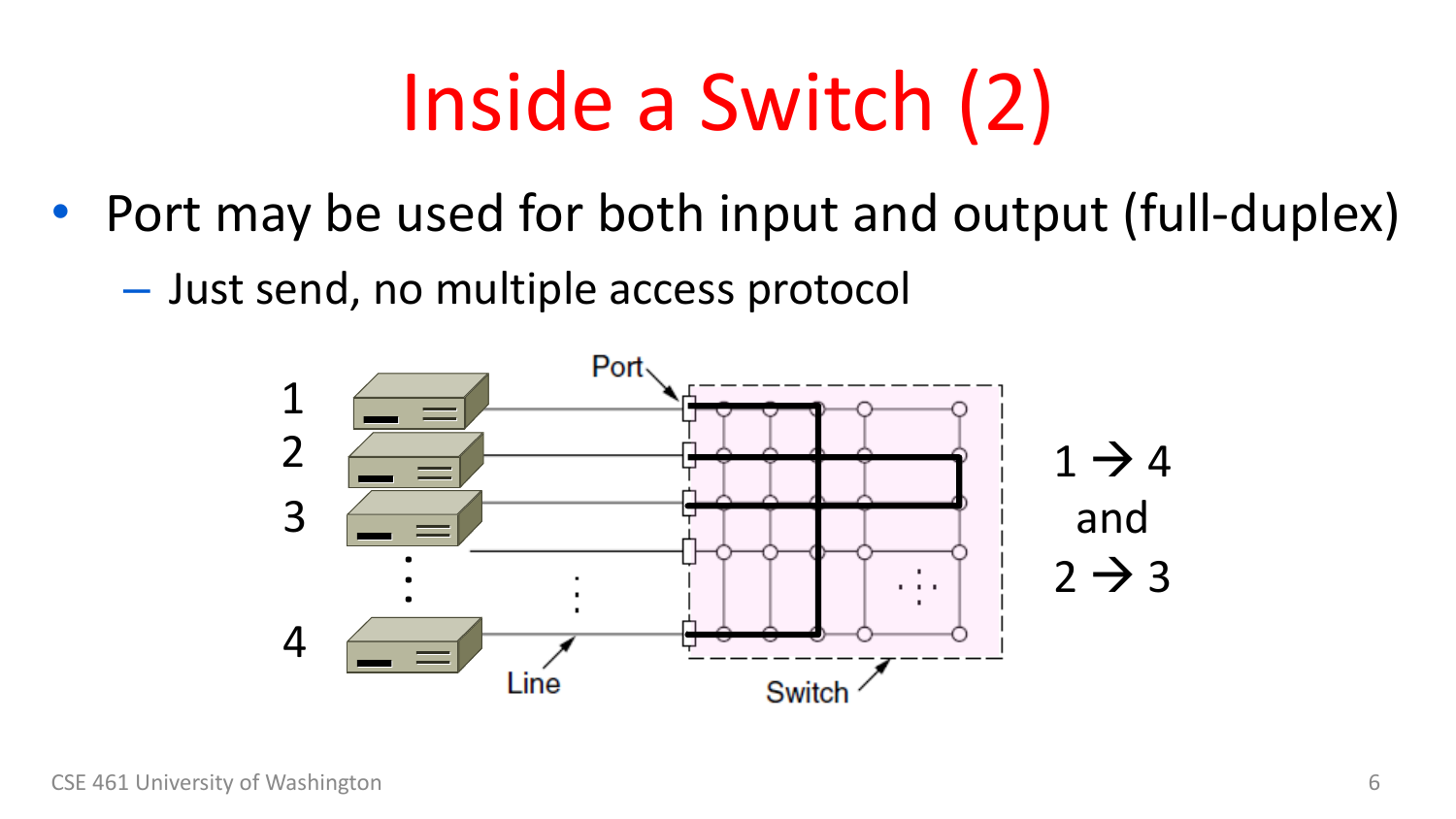#### Inside a Switch (3)

• Need buffers for multiple inputs to send to one output

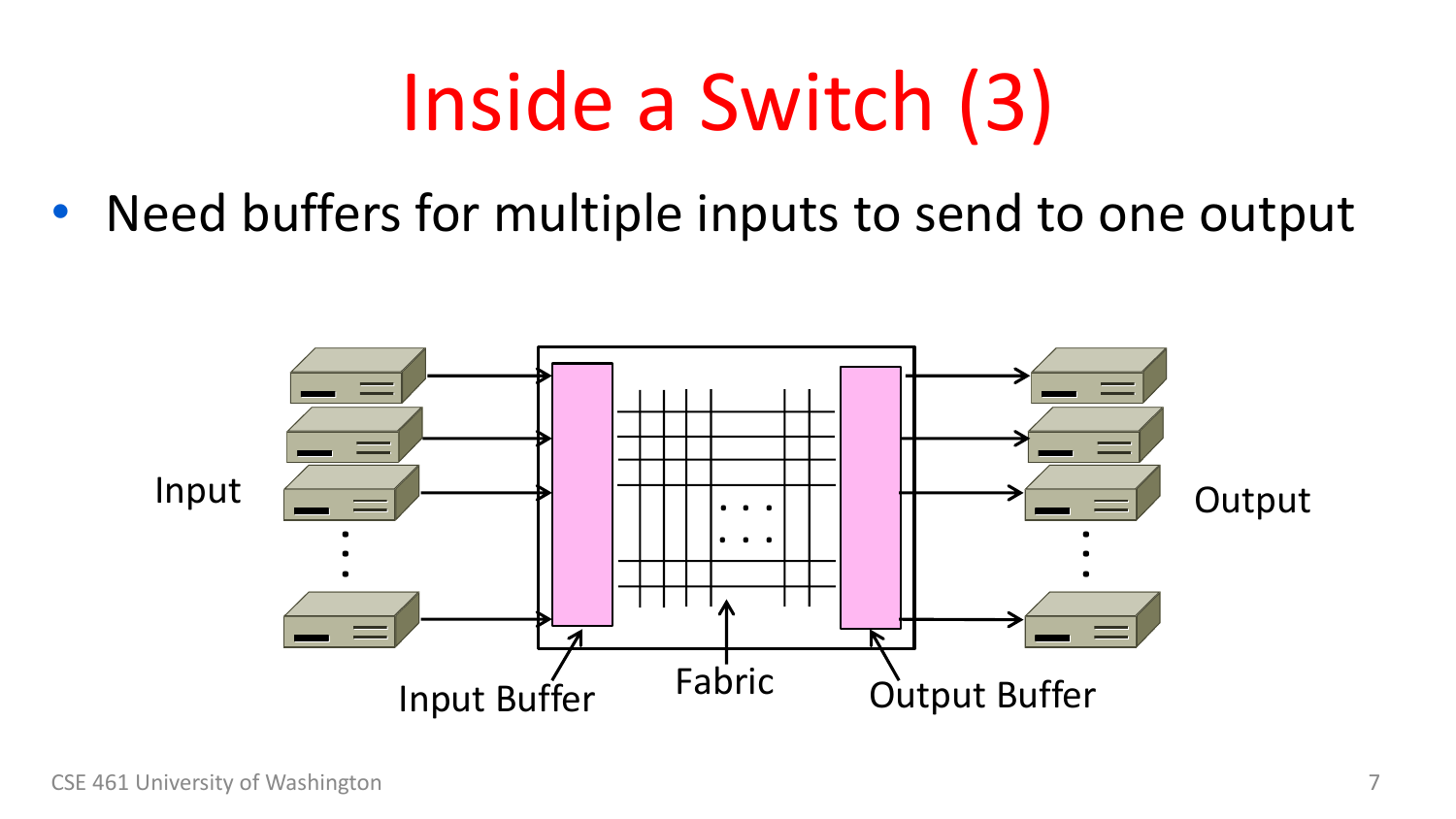#### Inside a Switch (4)

• Sustained overload will fill buffer and lead to frame loss

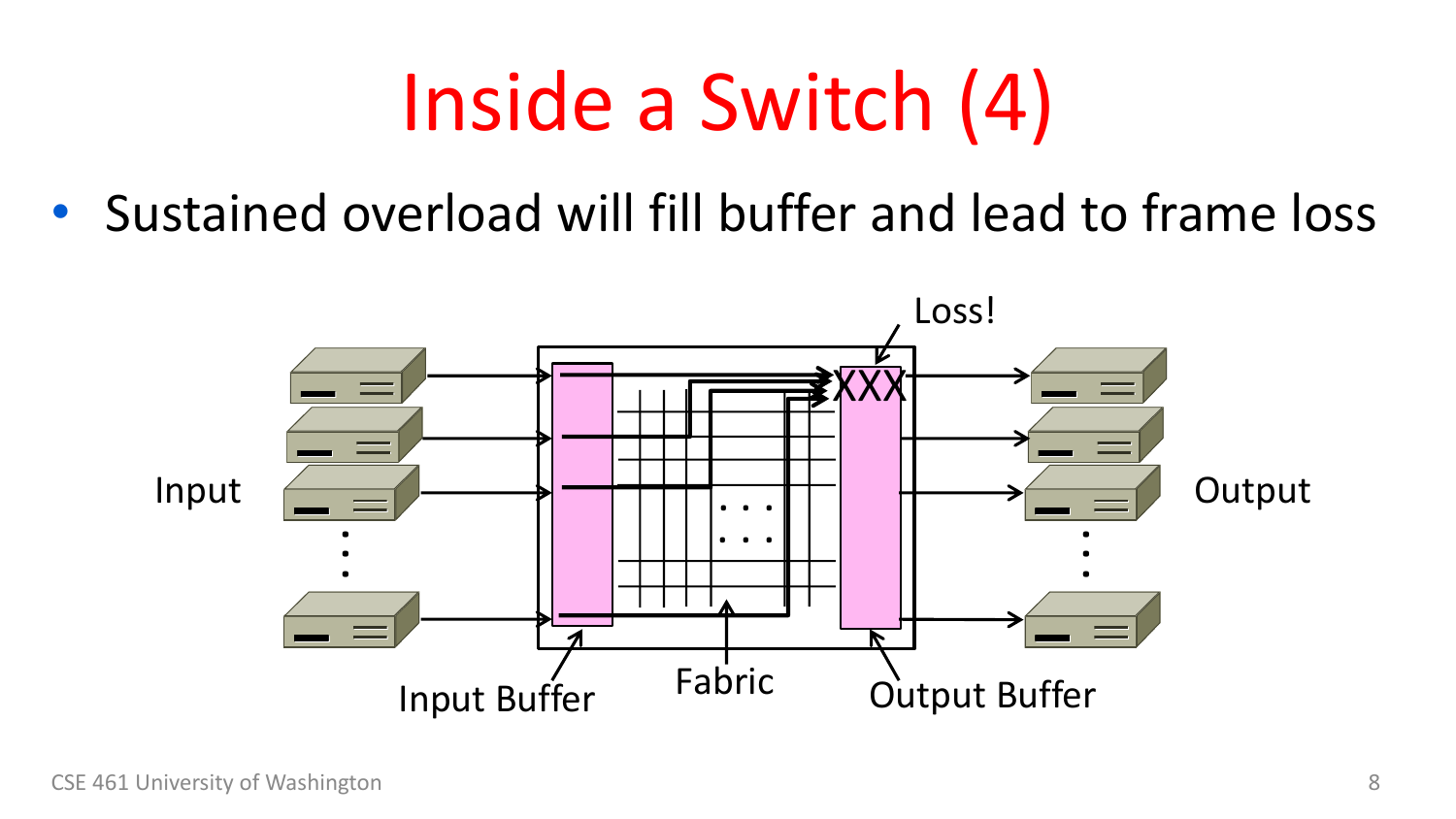#### Advantages of Switches

- Switches and hubs have replaced the shared cable of classic Ethernet
	- Convenient to run wires to one location
	- More reliable; wire cut is not a single point of failure that is hard to find
- Switches offer scalable performance
	- E.g., 100 Mbps per port instead of 100 Mbps for all nodes of shared cable / hub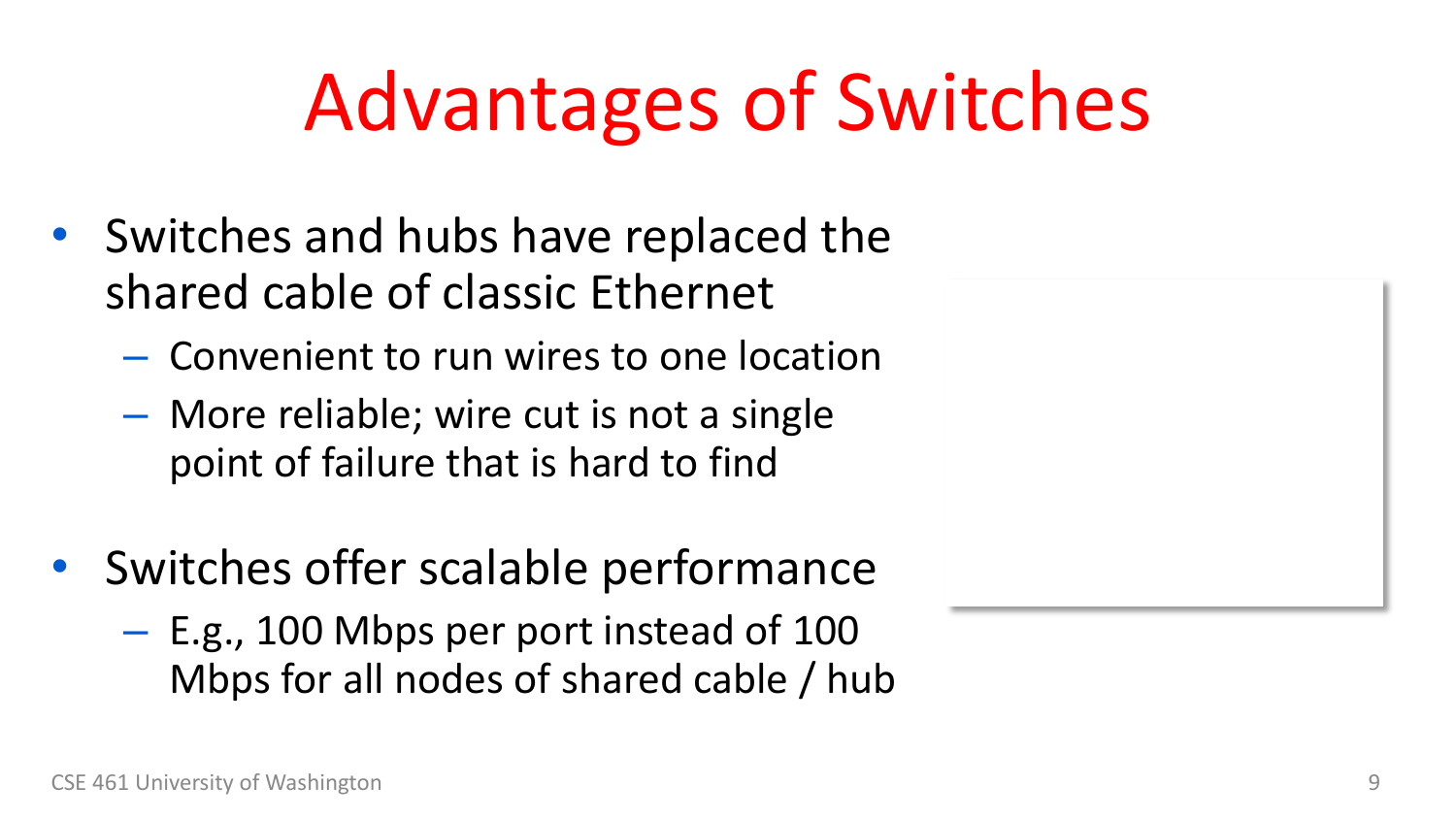#### Switch Forwarding

- Switch needs to find the right output port for the destination address in the Ethernet frame. How?
	- Want to let hosts be moved around readily; don't look at IP

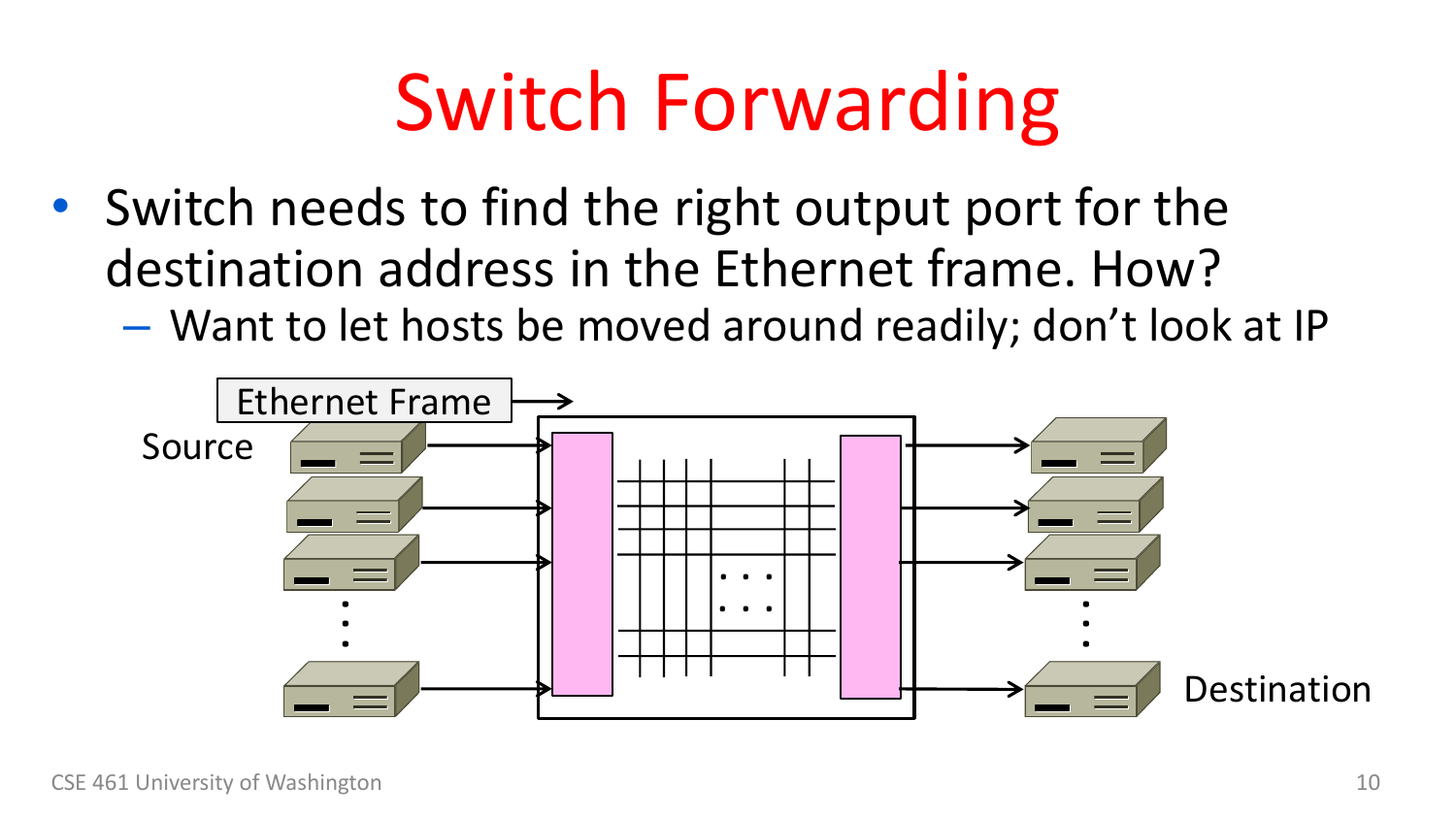#### Backward Learning

- Switch forwards frames with a port/address table as follows:
	- 1. To fill the table, it looks at the source address of input frames
	- 2. To forward, it sends to the port, or else broadcasts to all ports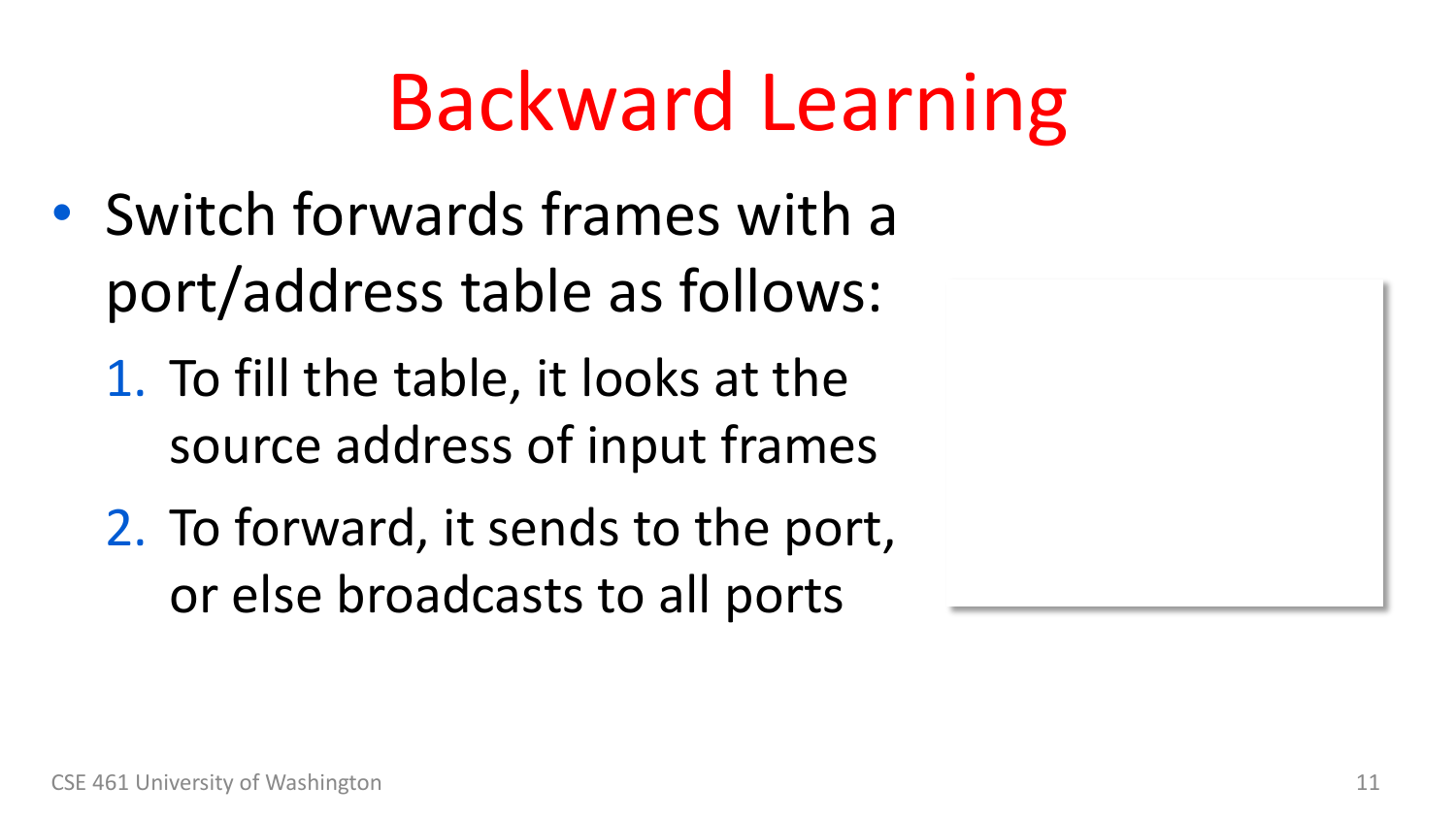#### Backward Learning (2)

• 1: A sends to D

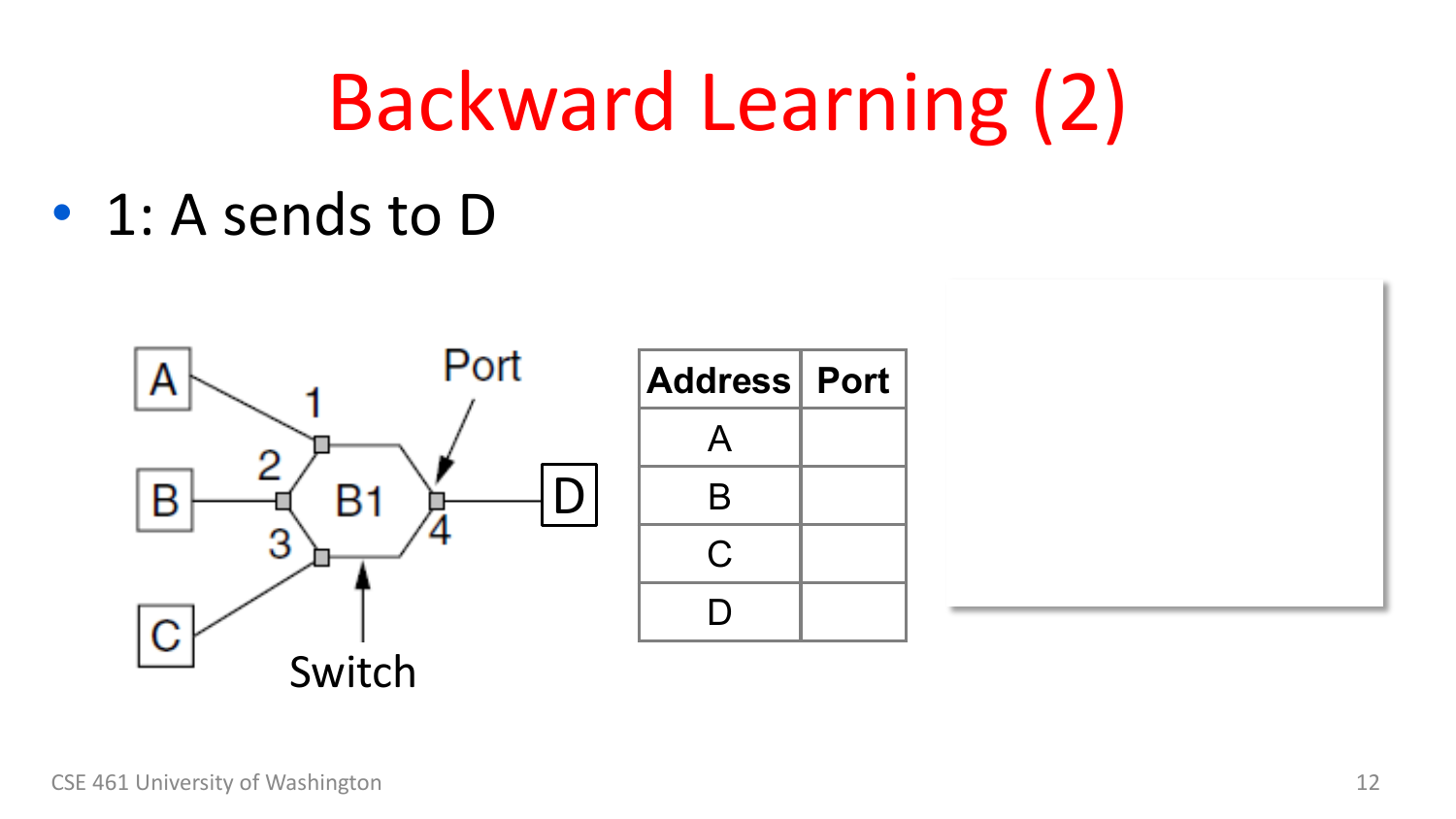#### Backward Learning (3)

• 2: D sends to A

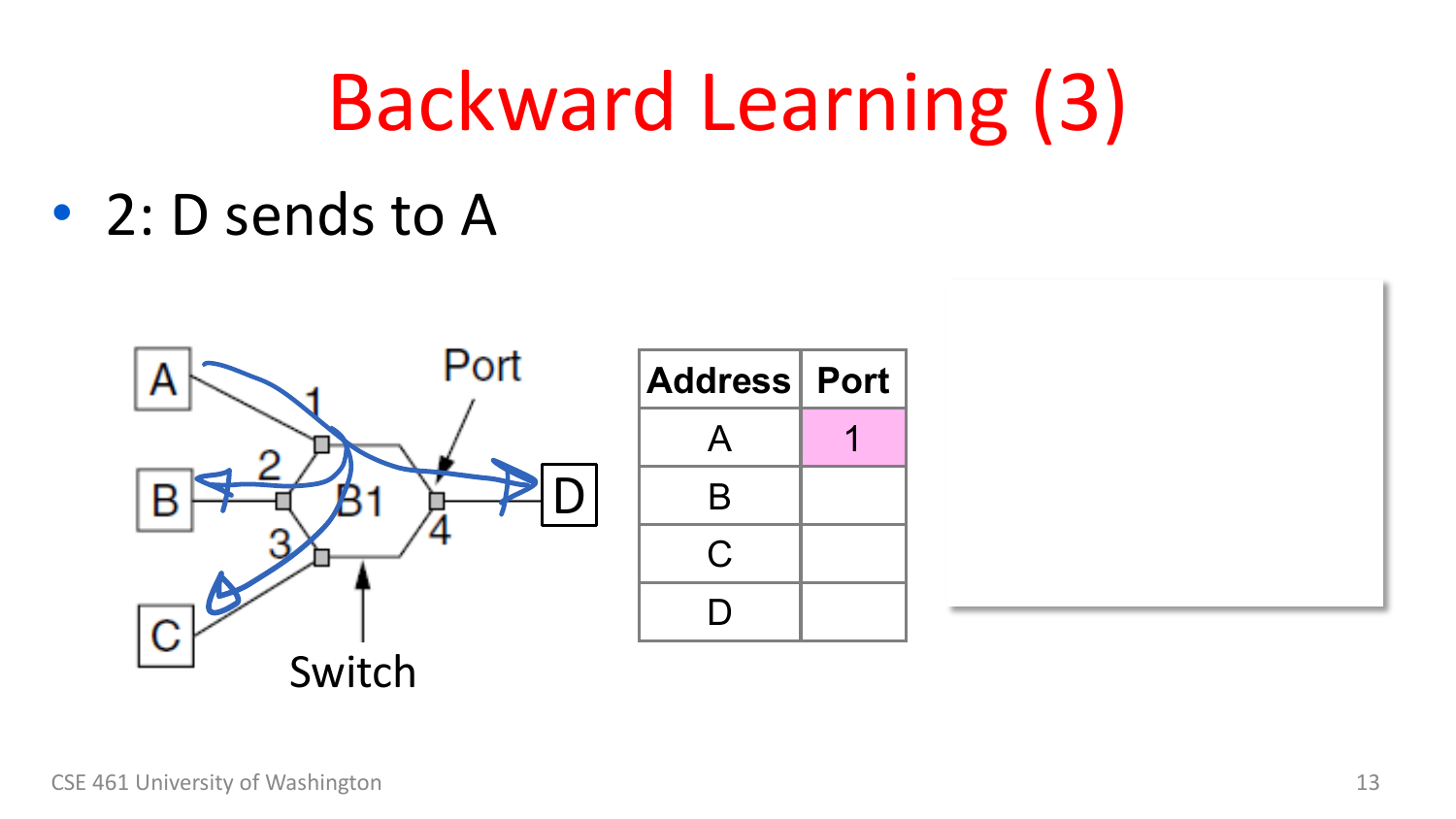#### Backward Learning (4)

• 3: A sends to D

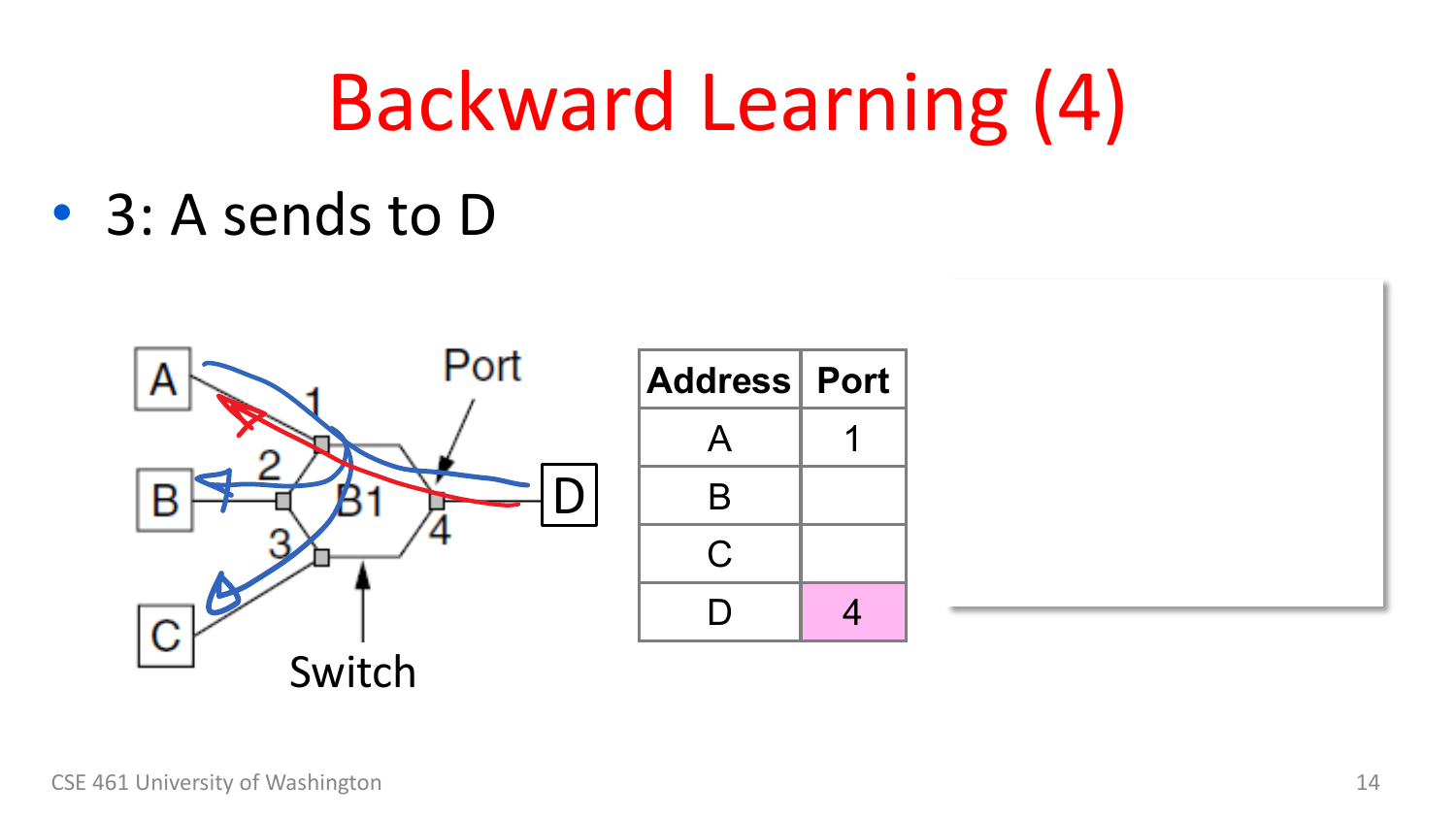#### Backward Learning (5)

• 3: A sends to D

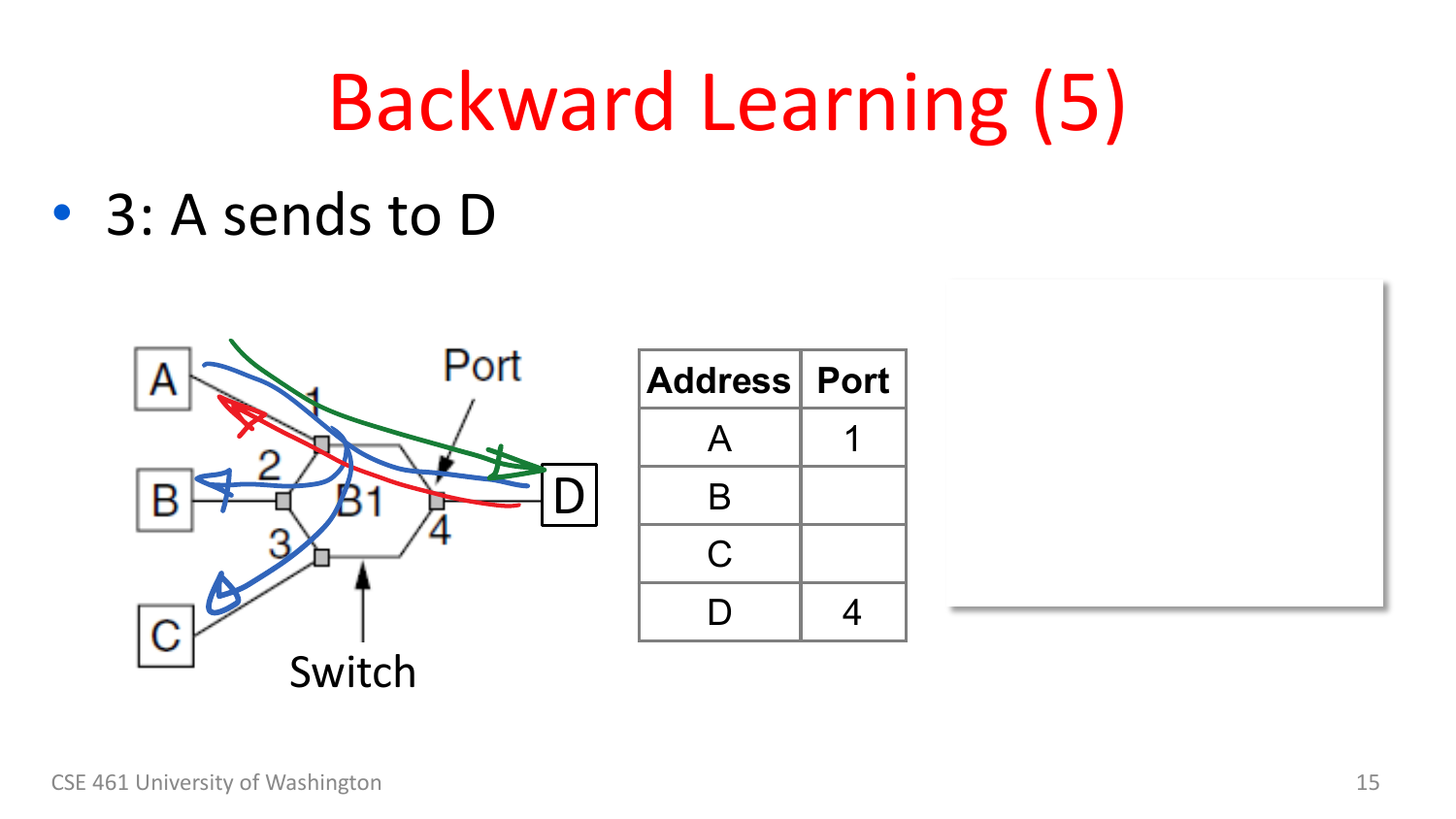#### Learning with Multiple Switches

• Just works with multiple switches and a mix of hubs *assuming no loo*ps, e.g., A sends to D then D sends to A

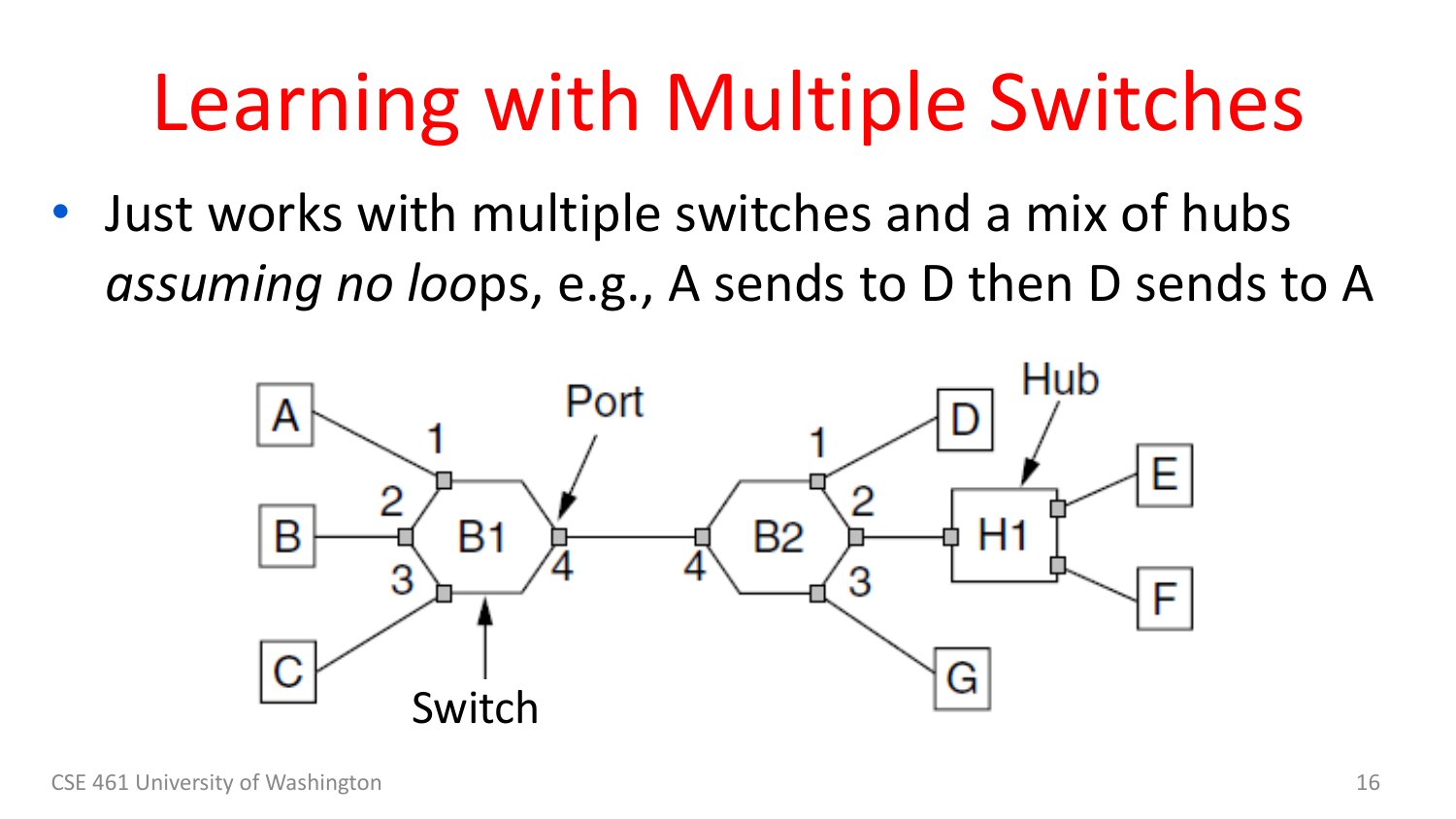# Learning with Multiple Switches (2)

• Just works with multiple switches and a mix of hubs *assuming no loo*ps, e.g., A sends to D then D sends to A

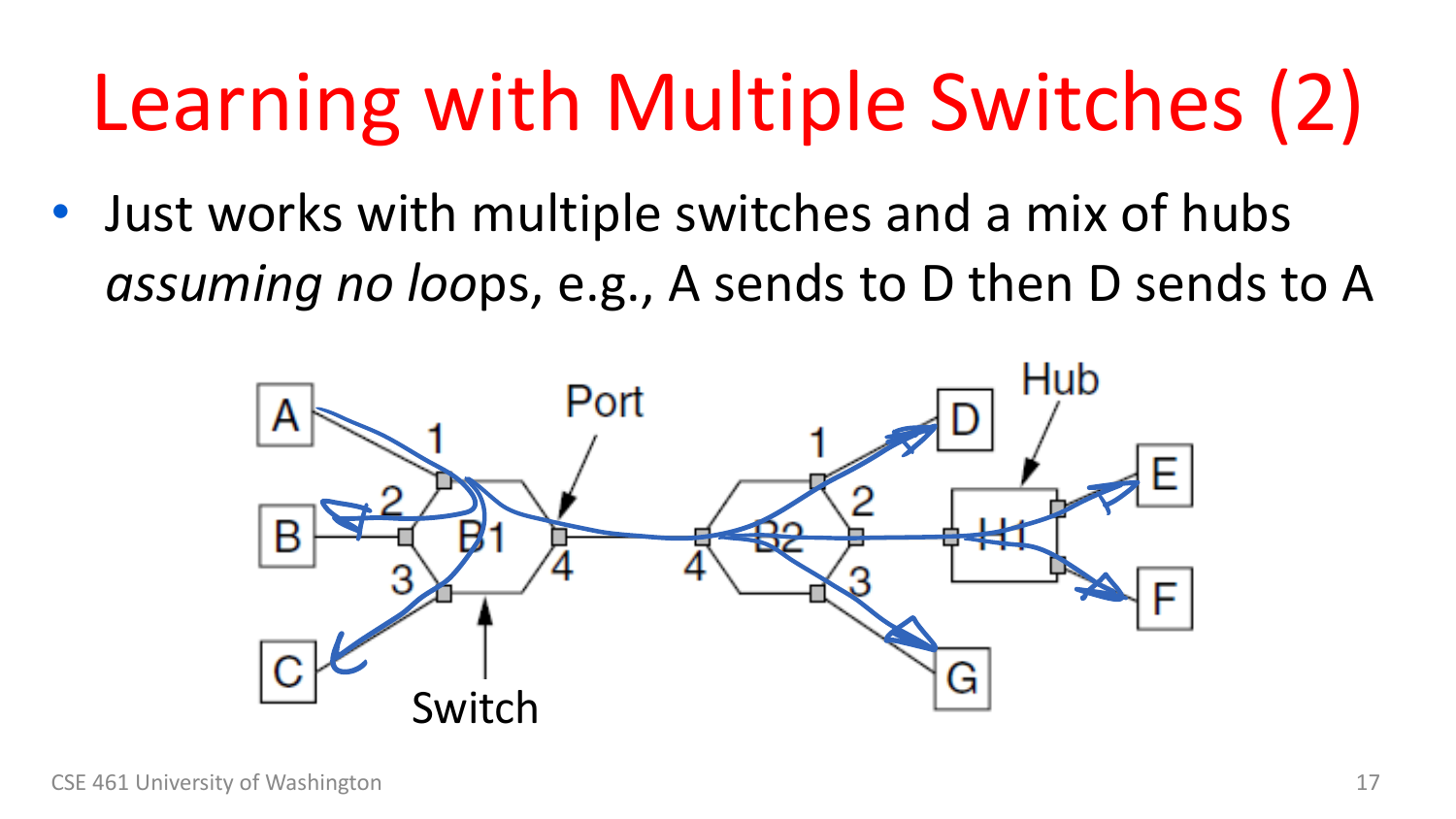# Learning with Multiple Switches (3)

• Just works with multiple switches and a mix of hubs *assuming no loo*ps, e.g., A sends to D then D sends to A

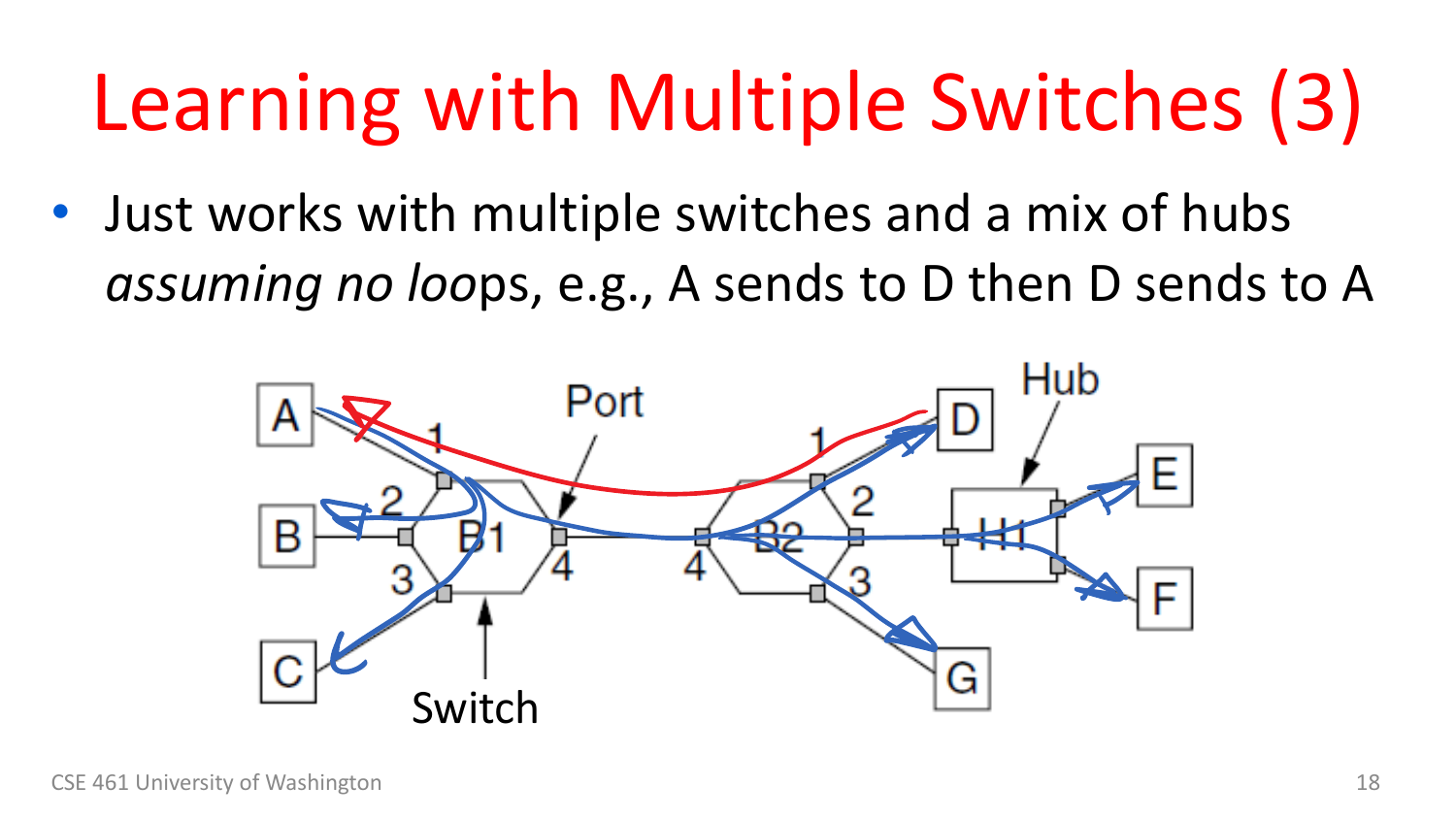#### Topic

- How can we connect switches in any topology so they just work
	- This is part 2 of switched Ethernet



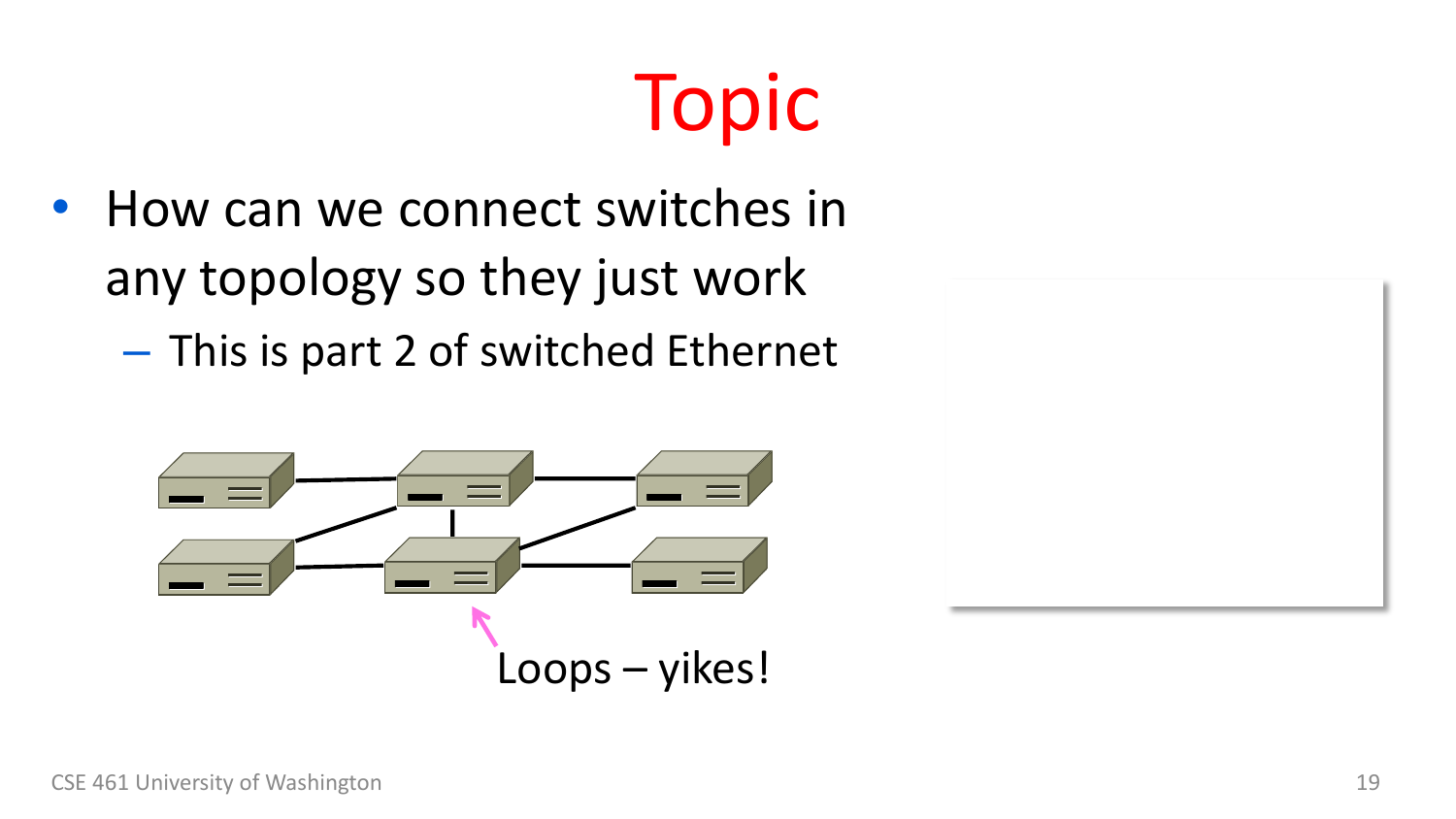#### Problem – Forwarding Loops

- May have a loop in the topology
	- Redundancy in case of failures
	- Or a simple mistake
- Want LAN switches to "just work"
	- Plug-and-play, no changes to hosts
	- But loops cause a problem …

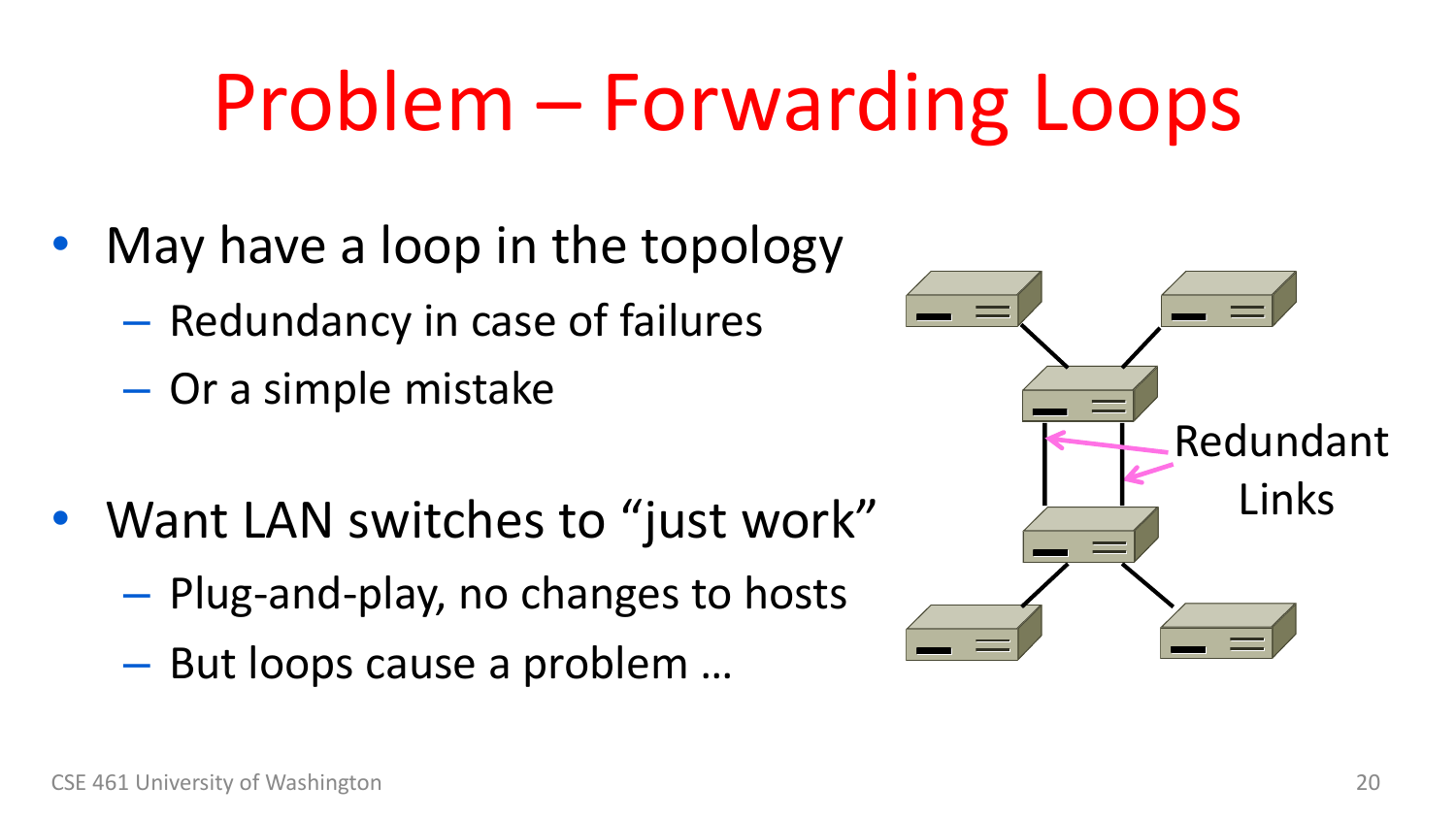# Forwarding Loops (2)

• Suppose the network is started and A sends to F. What happens?

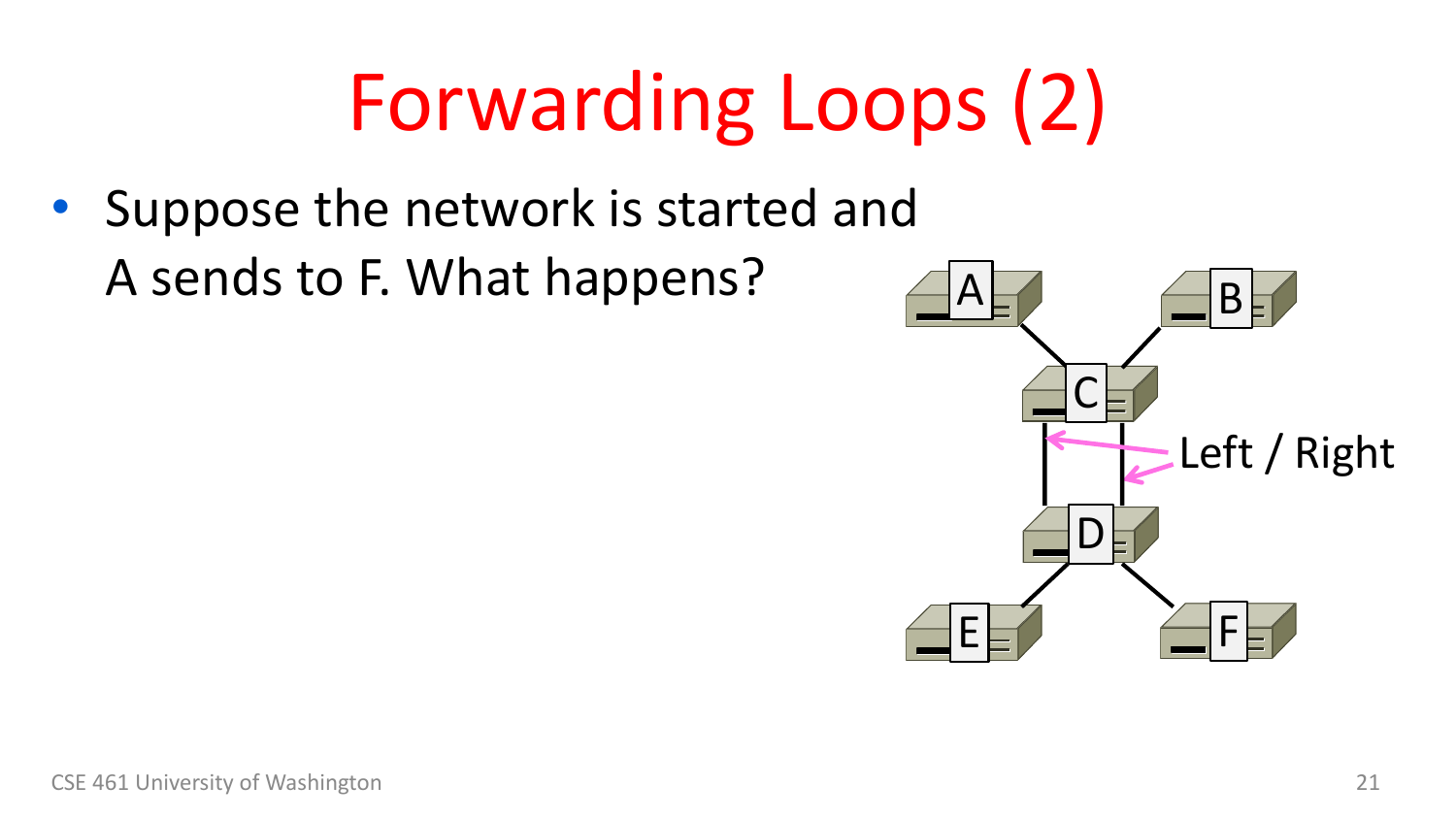# Forwarding Loops (3)

- Suppose the network is started and A sends to F. What happens?
	- $A \rightarrow C \rightarrow B$ , D-left, D-right
	- $-$  D-left  $\rightarrow$  C-right, E, F
	- $-$  D-right  $\rightarrow$  C-left, E, F
	- $-$  C-right  $\rightarrow$  D-left, A, B
	- $-$  C-left  $\rightarrow$  D-right, A, B
	- D-left  $\rightarrow$  ...
	- D-right  $\rightarrow$  ...

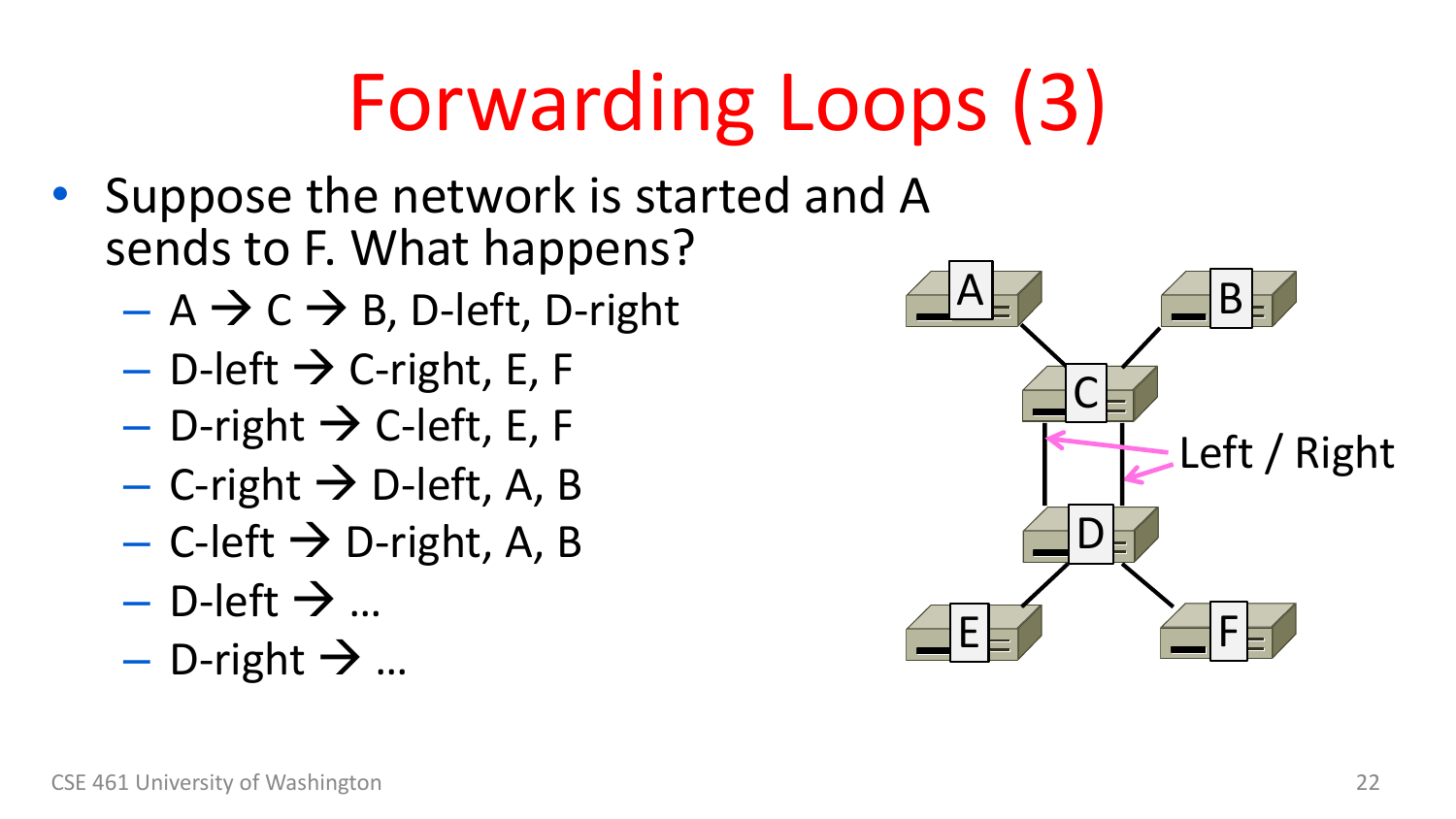## Spanning Tree Solution

- Switches collectively find a spanning tree for the topology
	- A subset of links that is a tree (no loops) and reaches all switches
	- They switches forward as normal on the spanning tree
	- Broadcasts will go up to the root of the tree and down all the branches

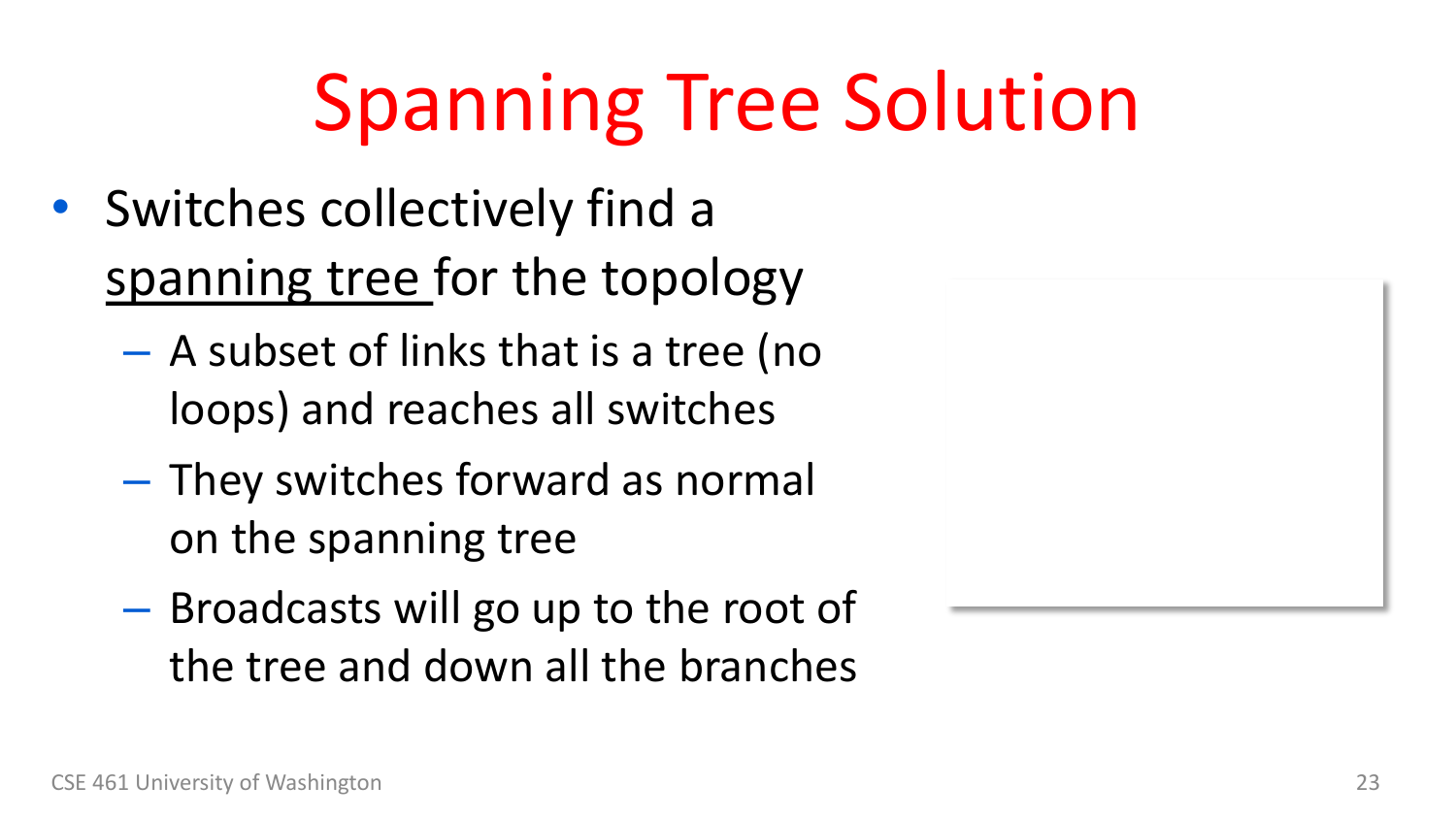#### Spanning Tree (2)



#### Topology **One ST** Another ST

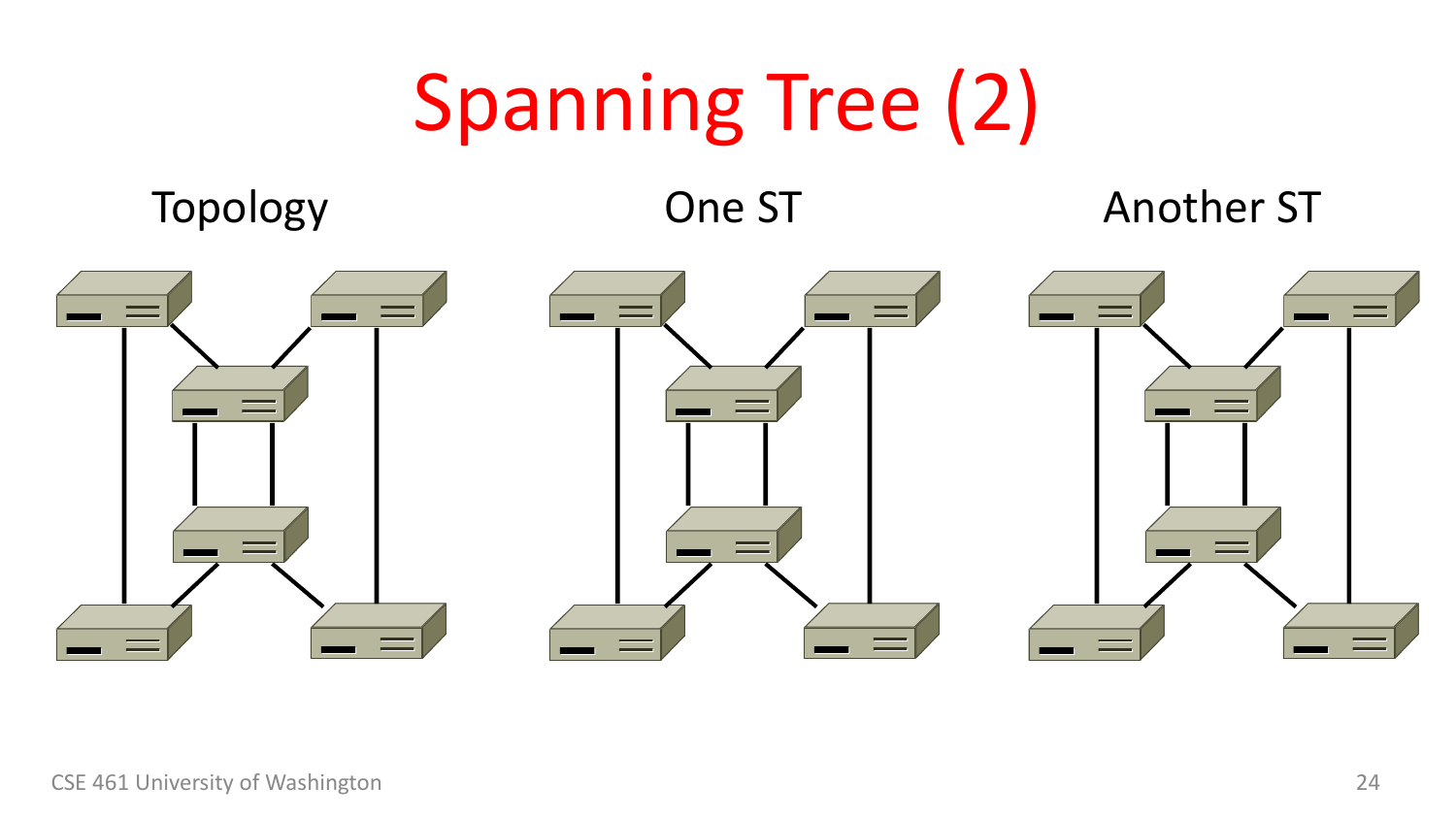#### Spanning Tree (3)



#### Topology **One ST** Another ST

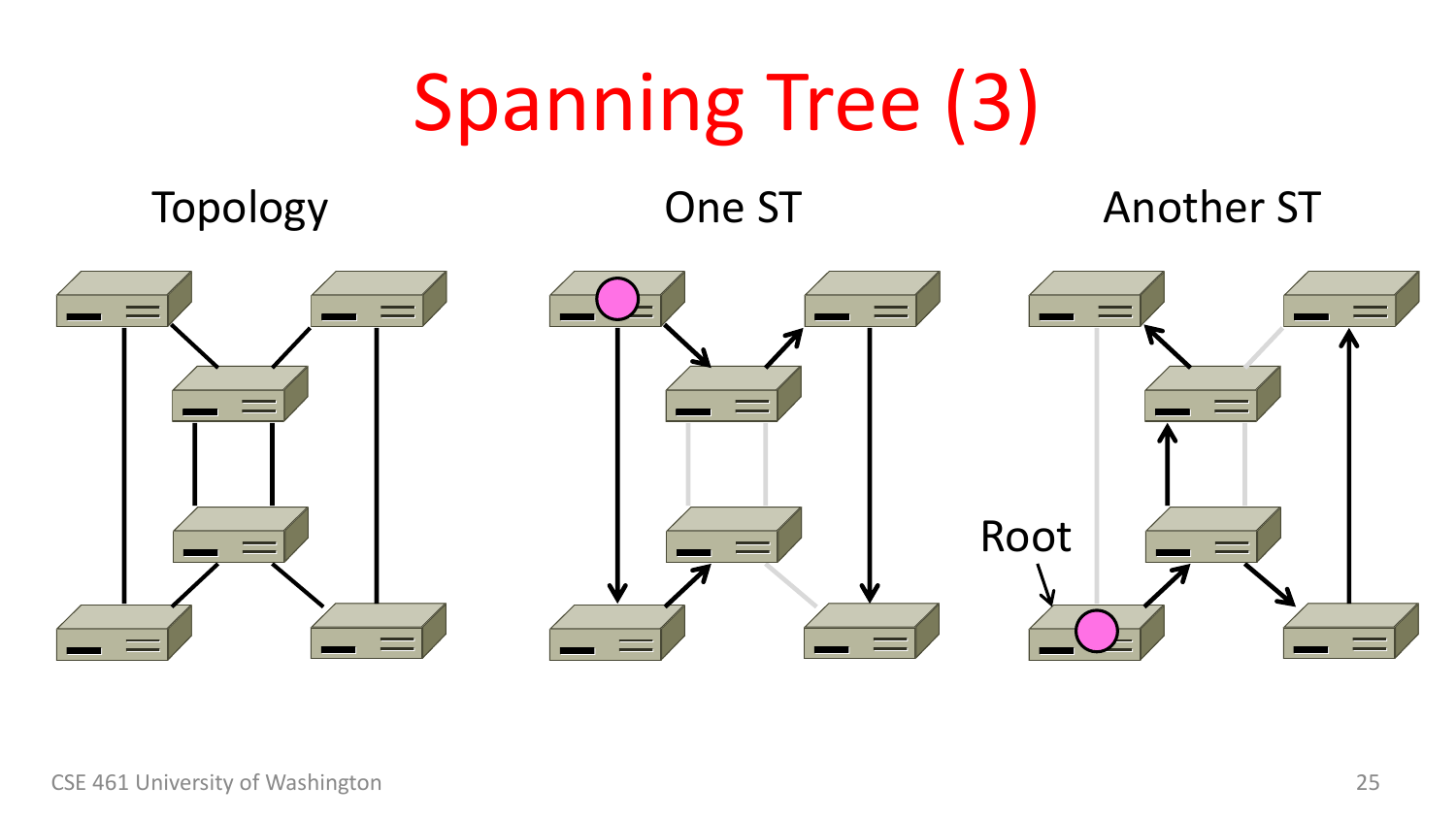#### Spanning Tree Algorithm

- Rules of the distributed game:
	- All switches run the same algorithm
	- They start with no information
	- Operate in parallel and send messages
	- Always search for the best solution
- Ensures a highly robust solution
	- Any topology, with no configuration
	- Adapts to link/switch failures, …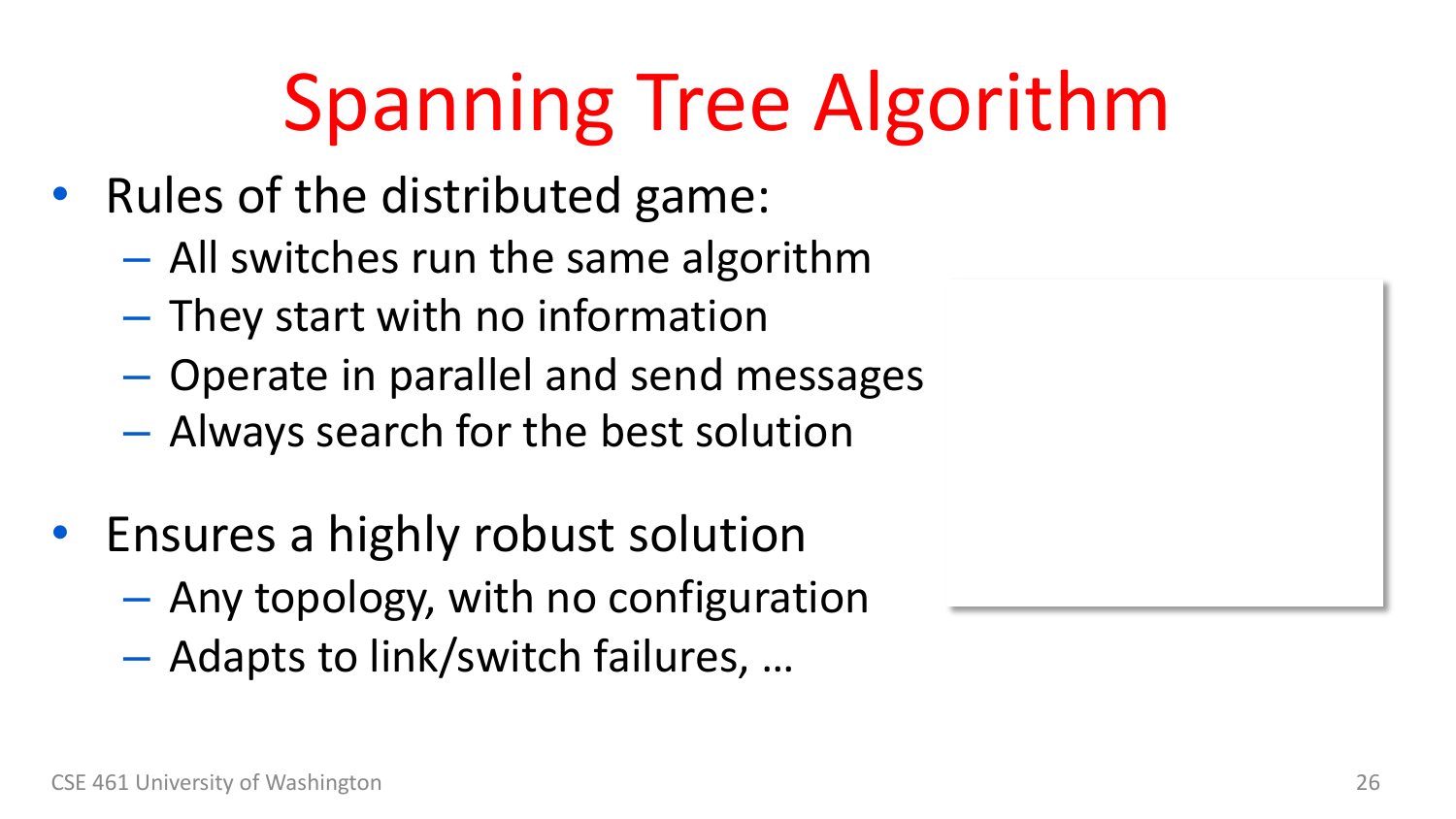# Radia Perlman (1952–)

- Key early work on routing protocols
	- Routing in the ARPANET
	- Spanning Tree for switches (next)
	- Link-state routing (later)
- Now focused on network security

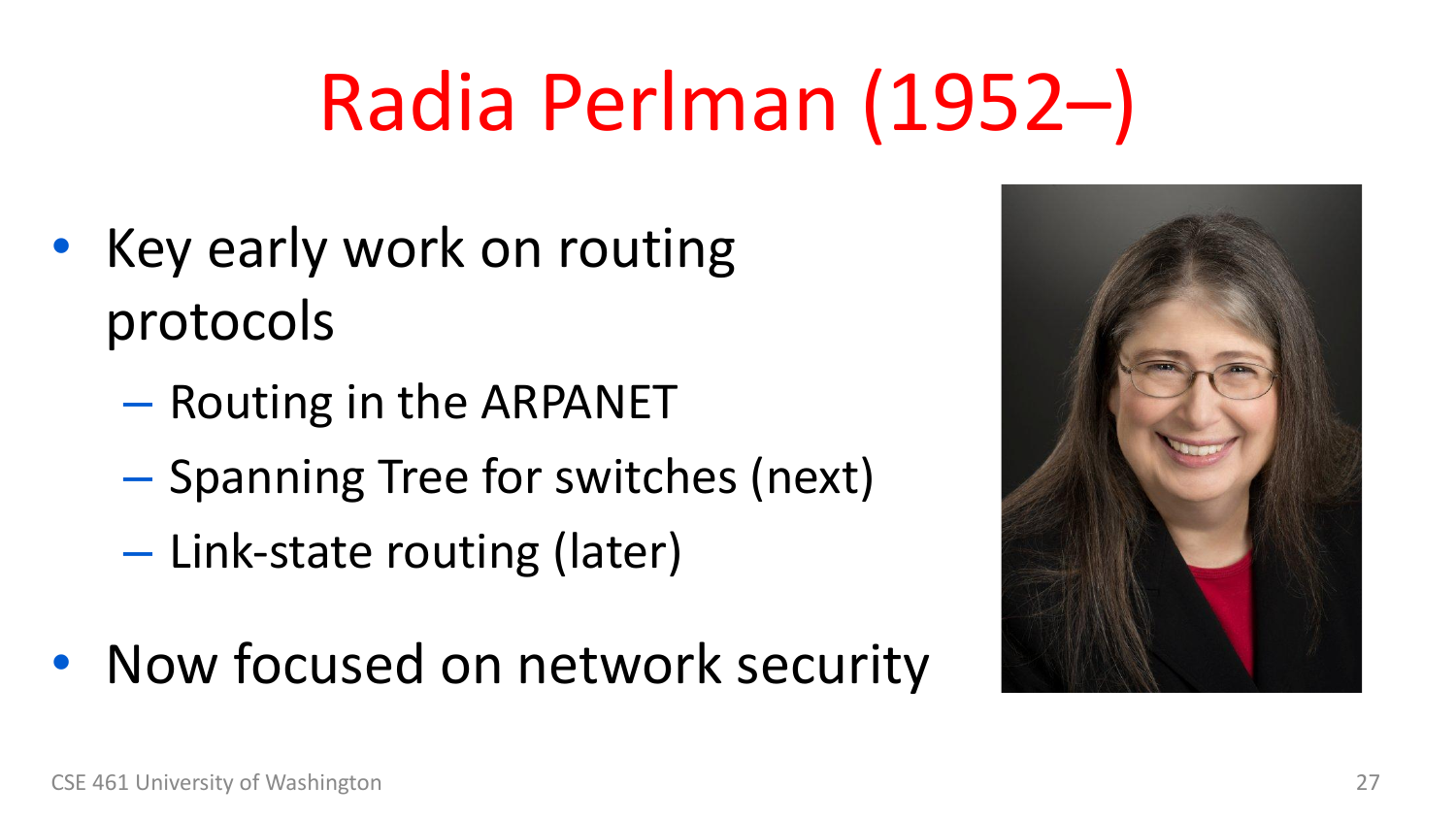# Spanning Tree Algorithm (2)

- Outline:
	- 1. Elect a root node of the tree (switch with the lowest address)
	- 2. Grow tree as shortest distances from the root (using lowest address to break distance ties)
	- 3. Turn off ports for forwarding if they aren't on the spanning tree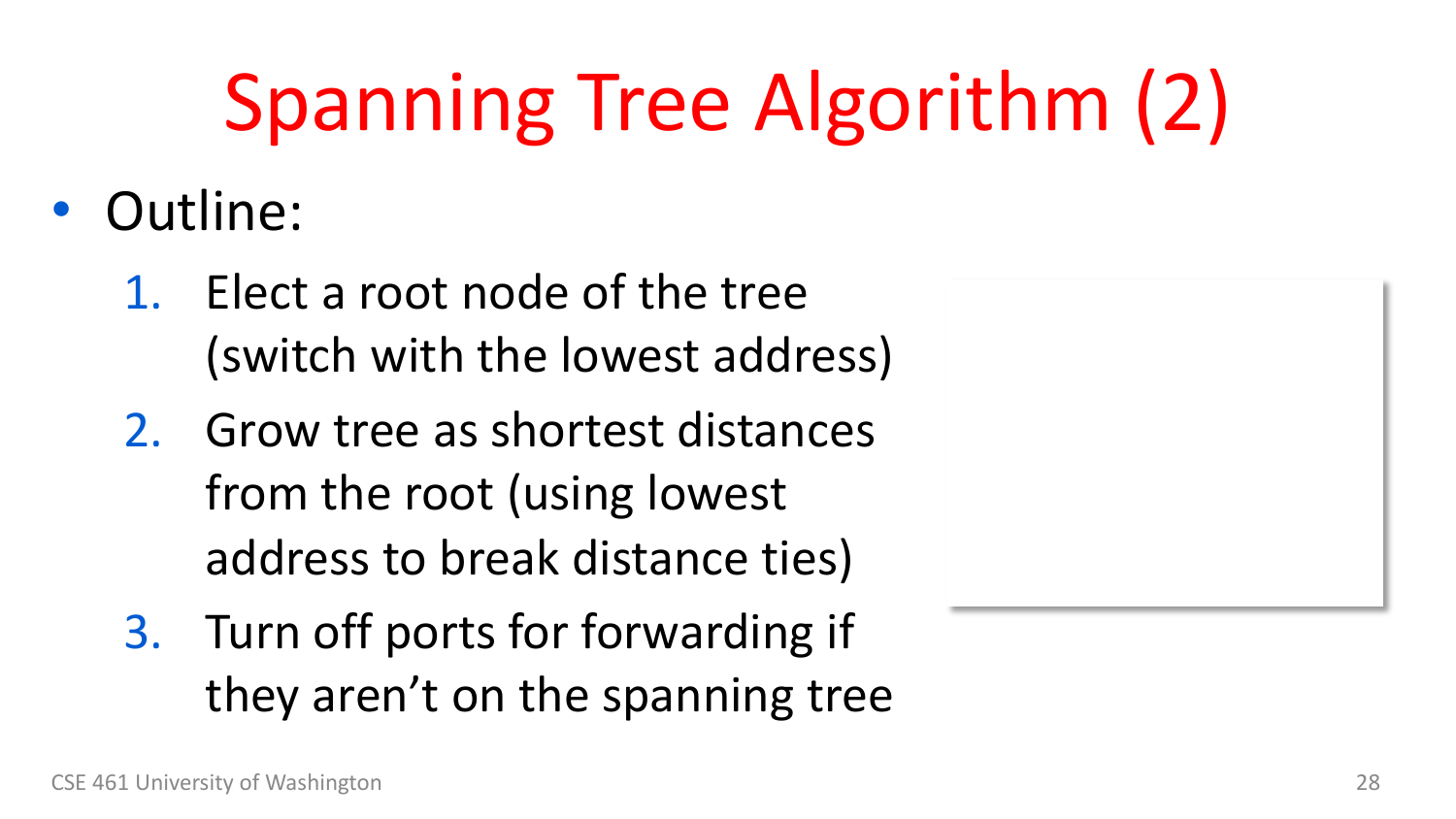# Spanning Tree Algorithm (3)

- Details:
	- Each switch initially believes it is the root of the tree
	- Each switch sends periodic updates to neighbors with:
		- Its address, address of the root, and distance (in hops) to root
	- Switches favors ports with shorter distances to lowest root
		- Uses lowest address as a tie for distances

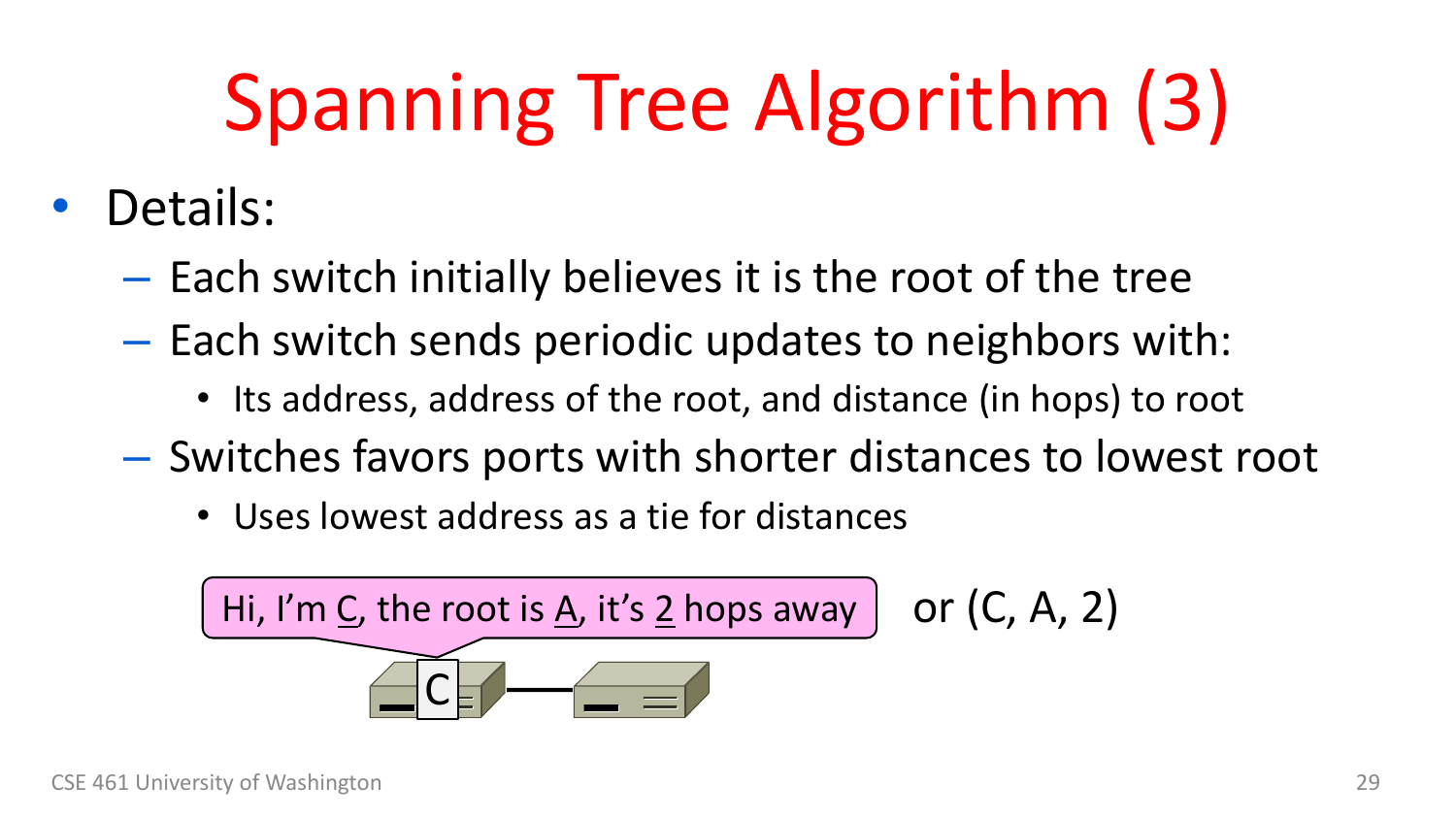## Spanning Tree Example

- $\bullet$  1<sup>st</sup> round, sending:
	- A sends (A, A, 0) to say it is root
	- B, C, D, E, and F do likewise
- $\cdot$  1<sup>st</sup> round, receiving:
	- A still thinks is it (A, A, 0)
	- B still thinks (B, B, 0)
	- C updates to (C, A, 1)
	- D updates to (D, C, 1)
	- $-$  E updates to (E, A, 1)
	- F updates to (F, B, 1)

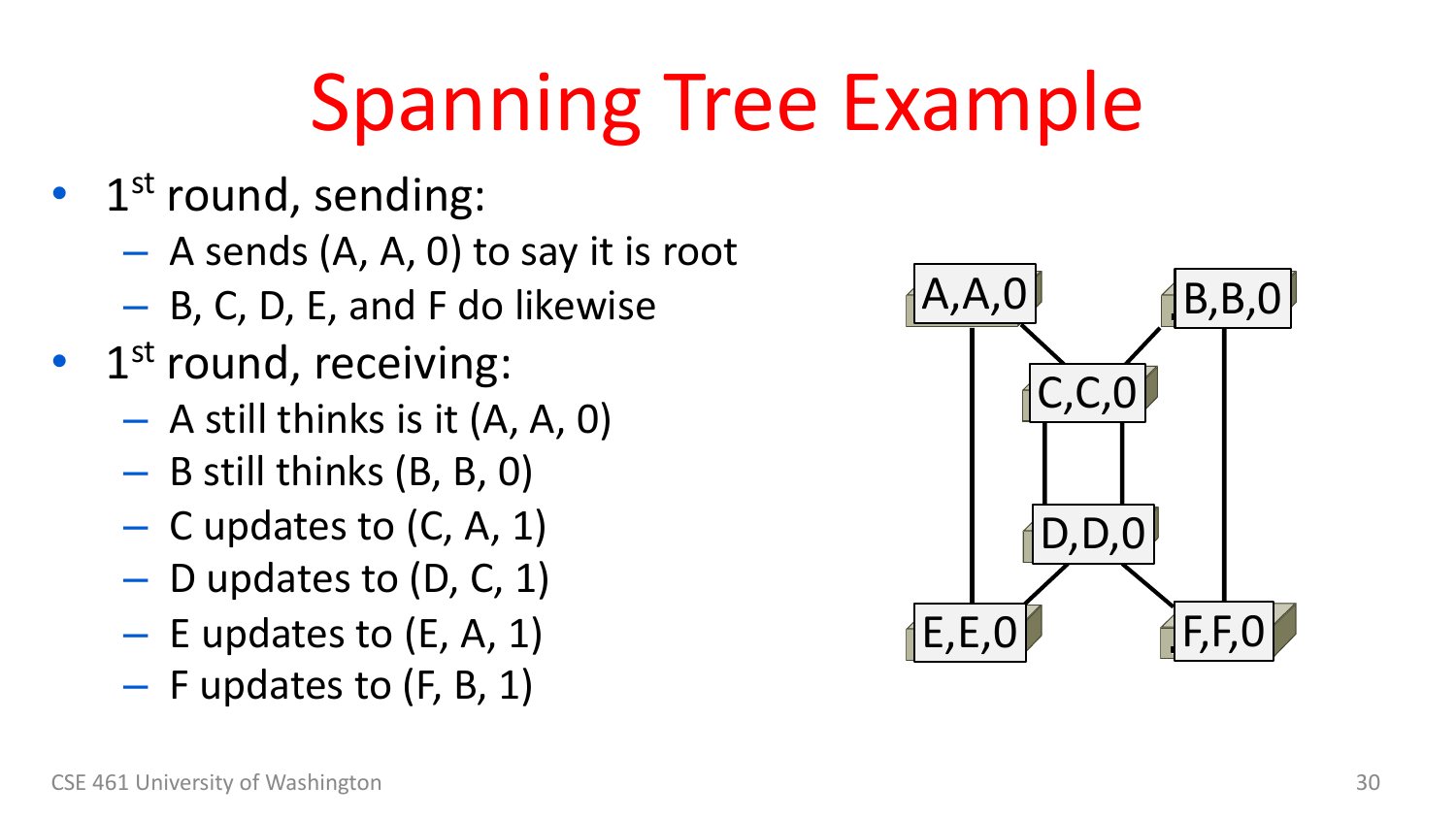# Spanning Tree Example (2)

- 2<sup>nd</sup> round, sending
	- Nodes send their updated state
- $2<sup>nd</sup>$  round receiving:
	- A remains (A, A, 0)
	- B updates to (B, A, 2) via C
	- C remains (C, A, 1)
	- D updates to (D, A, 2) via C
	- $-$  E remains (E, A, 1)
	- $-$  F remains (F, B, 1)

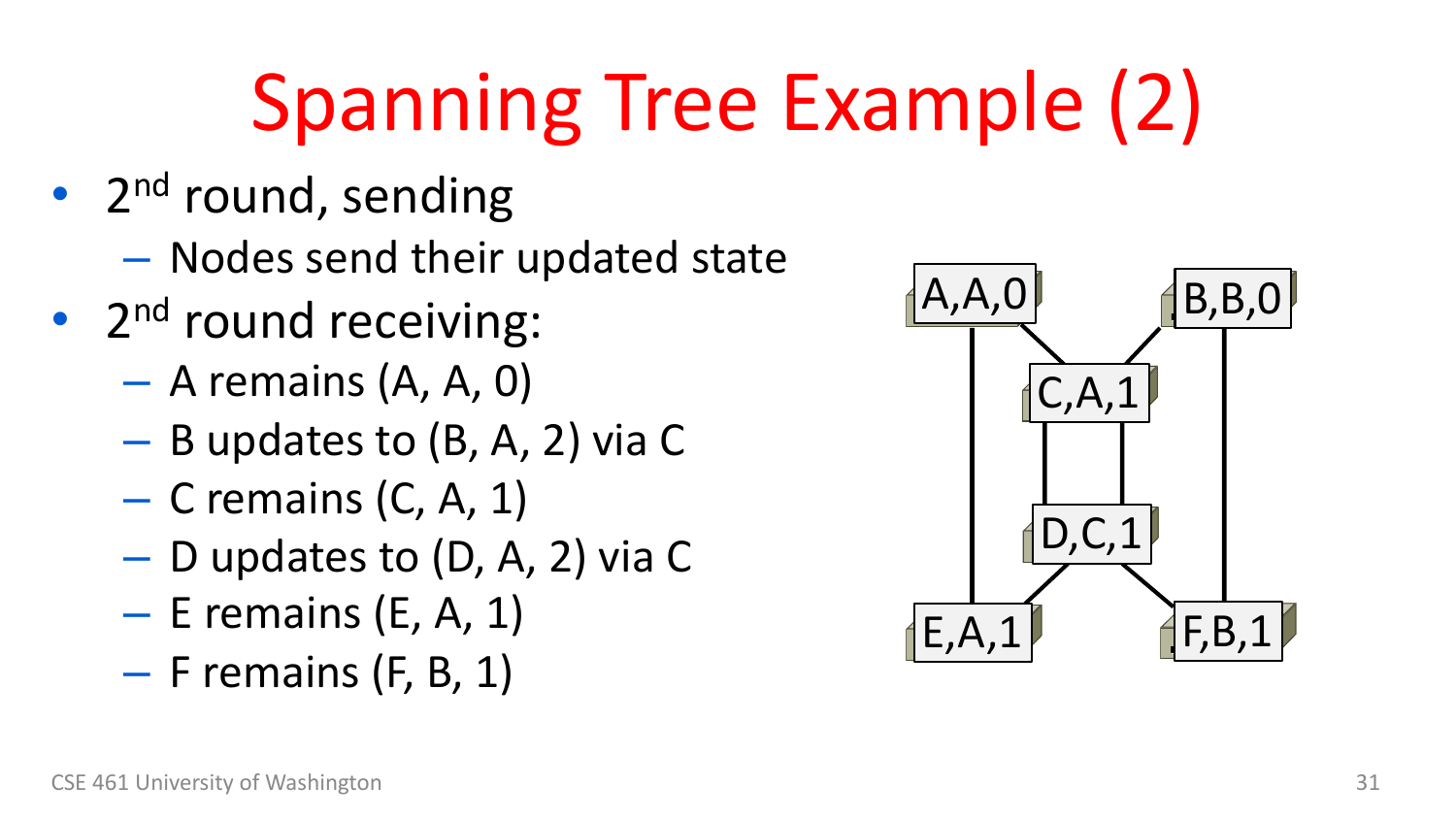# Spanning Tree Example (3)

- 3<sup>rd</sup> round, sending
	- Nodes send their updated state
- 3<sup>rd</sup> round receiving:
	- A remains (A, A, 0)
	- B remains (B, A, 2) via C
	- $-$  C remains (C, A, 1)
	- D remains (D, A, 2) via C-left
	- $-$  E remains (E, A, 1)
	- F updates to (F, A, 3) via B

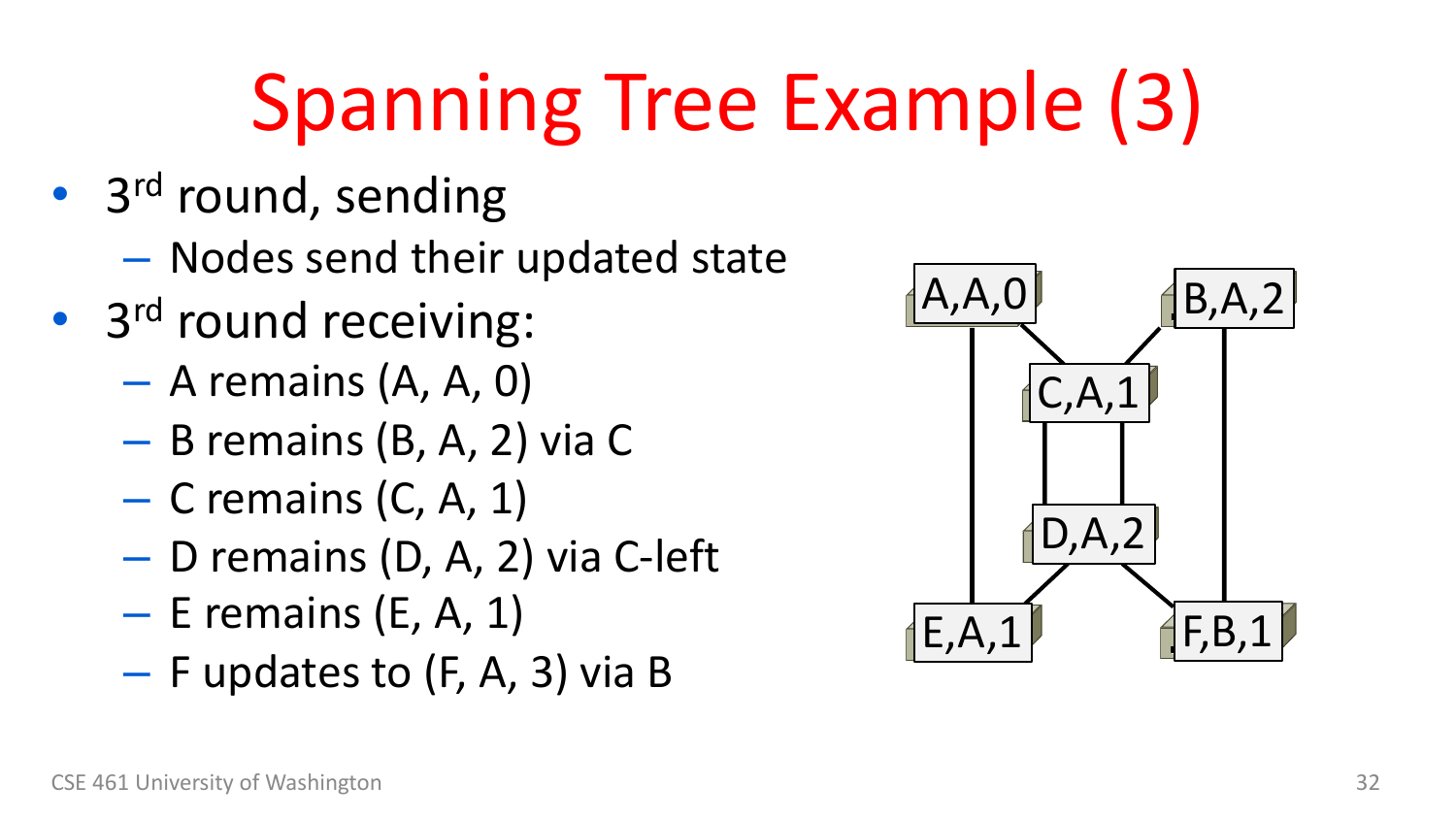# Spanning Tree Example (4)

- $\bullet$  4<sup>th</sup> round
	- Steady-state has been reached
	- Nodes turn off forwarding that is not on the spanning tree
- Algorithm continues to run
	- Adapts by timing out information
	- E.g., if A fails, other nodes forget it, and B will become the new root

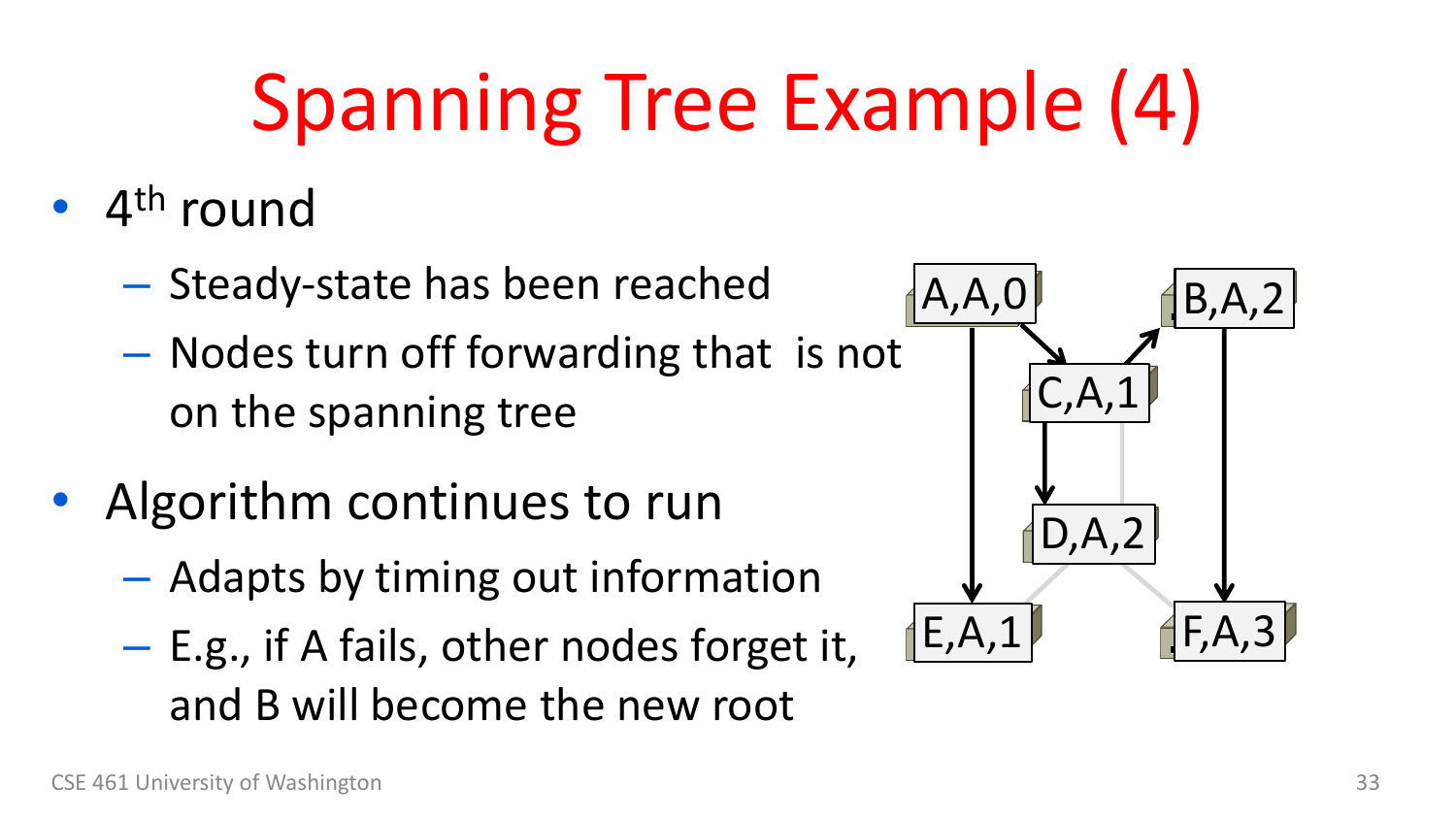# Spanning Tree Example (5)

- Forwarding proceeds as usual on the ST
- Initially D sends to F:

• And F sends back to D:

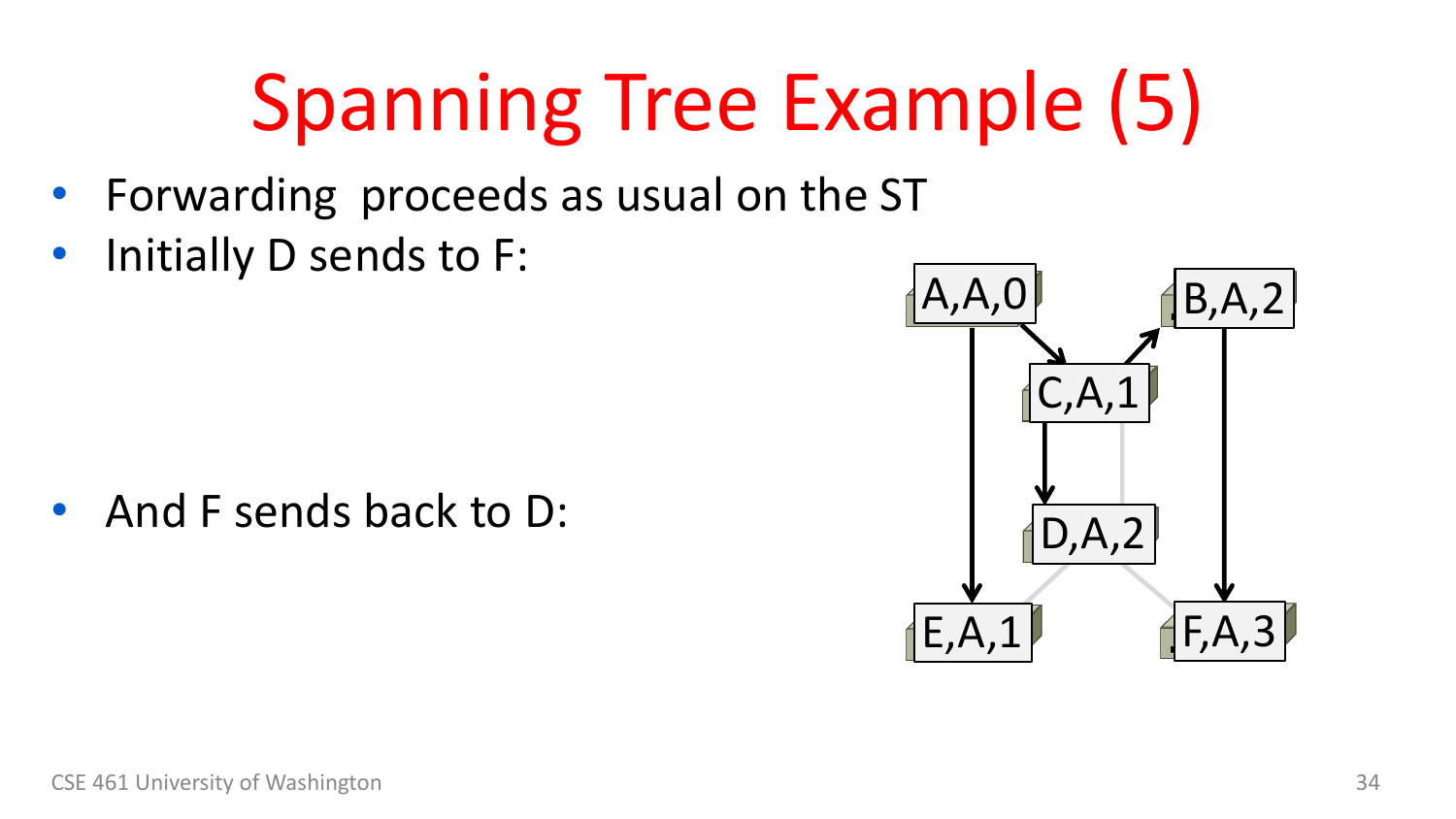# Spanning Tree Example (6)

- Forwarding proceeds as usual on the ST
- Initially D sends to F:
	- $-$  D  $\rightarrow$  C-left
	- $C \rightarrow A, B$
	- $A \rightarrow F$
	- $B \rightarrow F$
- And F sends back to D:
	- $F \rightarrow B$
	- $B \rightarrow C$
	- $C \rightarrow D$

#### (hm, not such a great route)